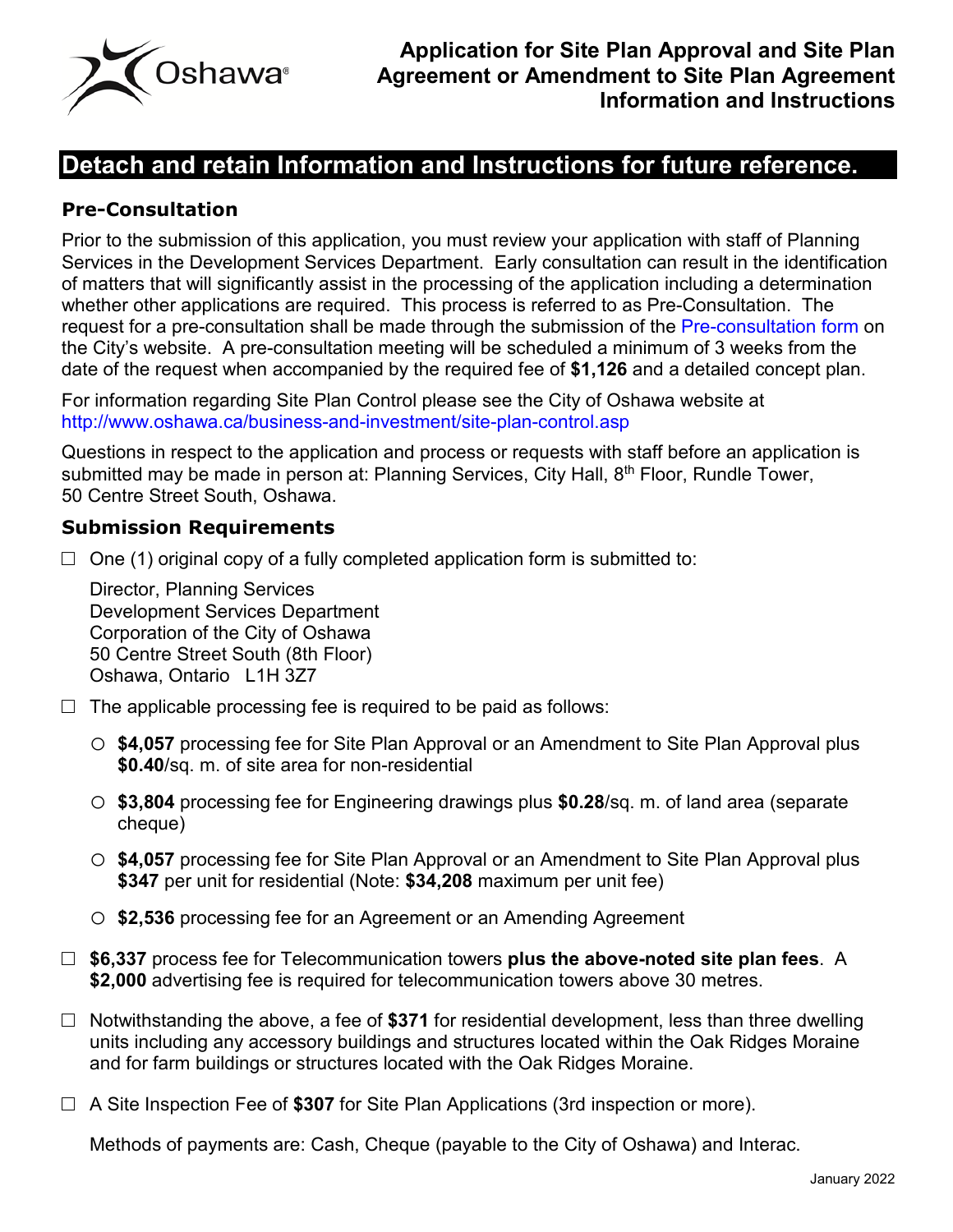□ The City collects a **\$2,040** Preliminary Analysis Fee or a **\$14,540** (for a site plan comparable to a plan of subdivision) Preliminary Analysis Fee on behalf of the Central Lake Ontario Conservation Authority (CLOCA). The determination for which fee is applicable is made by CLOCA. A cheque payable to CLOCA for this amount is to be attached to the application. An additional fee may be applicable for the review of technical reports.

### **Note:**

- 1. The City of Oshawa's Planning Services processing fees for applications (excluding advertising fees) increase annually by 3%, each January  $1<sup>st</sup>$ . These fees are calculated by Planning Services and will be published in a brochure available at [http://www.oshawa.ca/business-and](http://www.oshawa.ca/business-and-investment/development-applications.asp)[investment/development-applications.asp](http://www.oshawa.ca/business-and-investment/development-applications.asp) or by calling Planning Services at 905-436-3853.
- 2. Additional copies of plans, maps or other material may be required at a later date in response to site specific conditions and circumstances.

## **Plans and Supplementary Information:**

- $\Box$  Three (3) usb/flash drives containing digital copies of all plans and documents are required. The drawings shall be in both AutoCad format and PDF format. All studies and reports shall be in PDF format.
- $\Box$  Thirty-two (32) copies of a site plan which shows the General Information and Site Data listed below.
- $\Box$  Twelve (12) copies of an elevation drawing showing the massing and conceptual design of the proposed building(s) (e.g. townhouses, apartments) and commercial, office and industrial buildings.
- $\Box$  Twelve (12) copies of floor plan drawings must show the layout and dimensions of proposed buildings and parts thereof.

#### **The following must be included with your application, as applicable (consult with Planning Services staff):**

- $\Box$  A Cover letter and/or a Response Letter to all previous comments from all agencies (also required if pre-consultation comments were provide on preliminary plans)
- $\Box$  Separate Letter of Authorization, if the applicant is not the owner (see Section 1, 12 and 13).
- $\square$  Sixteen (16) copies of Landscape Plan and Details and/or Tree Preservation Plan must be in accordance with the City's "Landscaping Design Policies".
- $\Box$  Sixteen (16) copies of a Sediment and Erosion Control Plan
- $\Box$  Four (4) copies of a Photometrics Plan
- $\Box$  Eight (8) paper copies and one (1) digital copy in PDF format of a Traffic Study.
- $\Box$  Ten (10) copies of an Engineering Reports/Studies
- $\Box$  Six (6) copies of a Noise Study/Report
- $\Box$  Fifteen (15) copies of Site Servicing and Grading Plans are to be prepared being aware of the following: applicable requirements and guidelines of the Ministry of the Environment and Energy,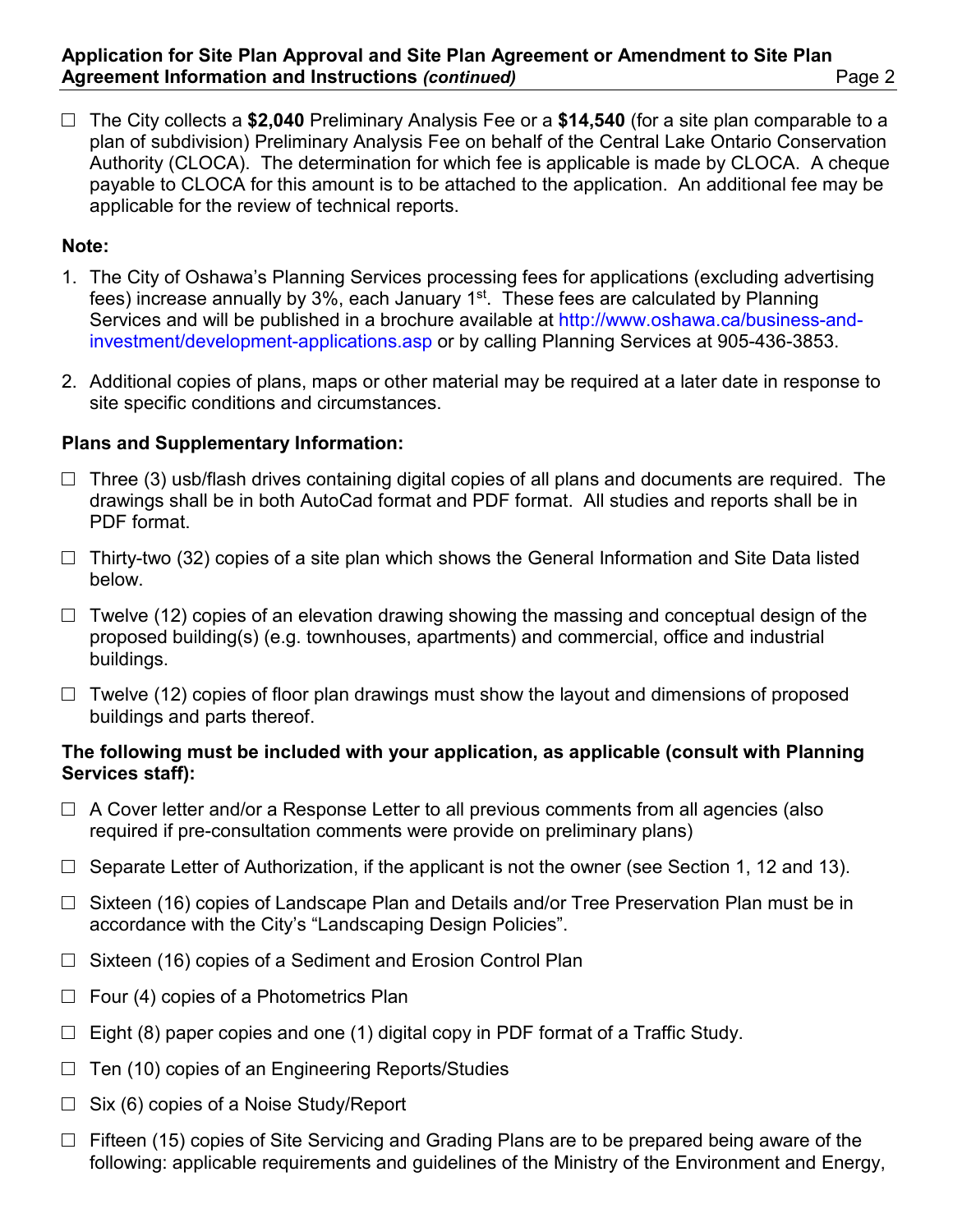the Ministry of Natural Resources, and the Central Lake Ontario Conservation Authority; Oshawa's Interim Stormwater Management Policy; Oshawa's Storm Sewer Connection By-law requirements; further, all plans are to be compatible with the Ontario Building Code plumbing requirements.

- $\Box$  Three (3) paper copies of the Site Screening Questionnaire or five (5) paper copies and one (1) digital copy in PDF format of a Phase 1 or Phase 2 Environmental Site Assessment, Remedial Work Plan or Record of Site Condition (see Section 8).
- $\Box$  Minimum Distance Separation 1 Data Sheet (see Section 10).
- $\Box$  Three (3) copies of the Ontario Building Code Information Sheet (one for each building) which is attached to this application must be completed, if applicable.
- $\Box$  Five (5) copies and one (1) digital copy of any document, plan or study not specifically mentioned above.

## **General Requirements for All Plans**

### **Note: All dimensions are to be in metric.**

- Plans are required to be drawn in one of the following metric scales 1:100, 1:200, 1:300, 1:400 or 1:500.
- The standard drawing sheet sizes to be used for plans 11" x 17" or 24" x 36" or 36" x 48".
- All plans are required to be folded to legal size  $(8\frac{1}{2}$ " x 14") with the title block visible in the lower right hand corner of the drawing sheet.
- If all of the required information can be shown clearly and legibly on a single sheet, this is acceptable. If not, it is required that more than one sheet be prepared to show the required information (i.e. a site plan, a grading plan, a servicing plan).
- Elevations indicating lot grading shall be to the nearest centimetre. All other elevations shall be to the nearest millimetre. All elevations shall be based on the Oshawa Geodetic Bench Mark System and the number of the bench mark shall be indicated.
- All abbreviations and symbols shall be in accordance with City of Oshawa standards, which can be obtained from Engineering Services in the Development Services Department.

## **General Information Required on Plan:**

- $\Box$  Title block including project title or proposed use of building, project address or location, owner's/developer's name and address, agent's name and address, north arrow, scale, date of issue of drawing, title project (job) number, drawing number and revisions suffix and designer's name, address, telephone number and professional seal.
- $\Box$  Key plan to identify the site in relation to the street plan in the surrounding area.
- $\Box$  Reference to an up-to-date plan of survey.
- $\Box$  Legal description of subject property (lot number and registered plan number).
- $\Box$  The location, width and name of any roads within or abutting the Subject Lands, indicating whether it is an unopened road allowance, a public traveled road, a private road or a right-of-way.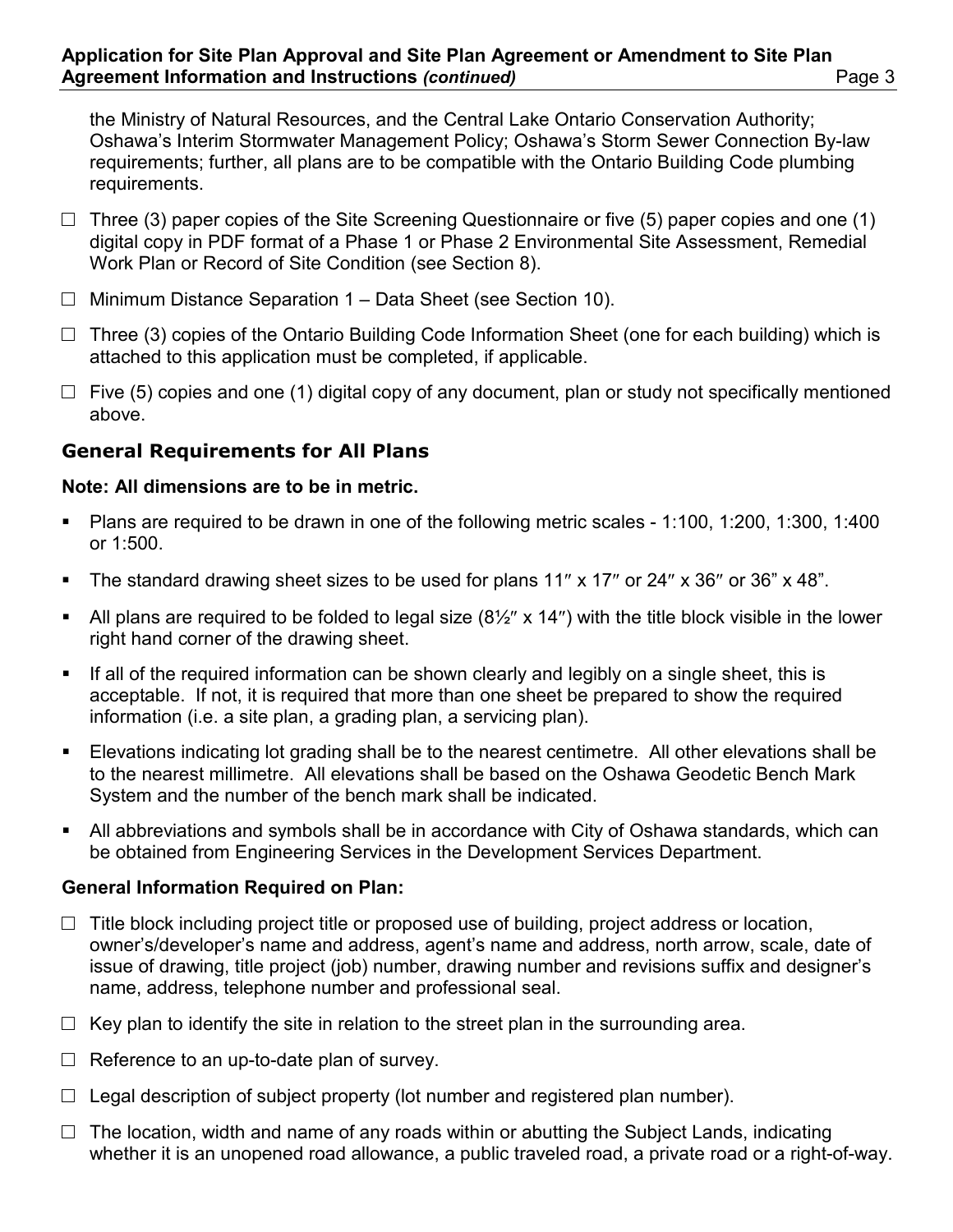- $\Box$  Reference to the nearest intersecting street(s).
- $\Box$  Location and dimensions of existing natural and manmade features on the property and on the adjacent properties and road allowance within a minimum of 15 metres of the subject property such as buildings, easements, underground services, overhead services, water courses, trees, driveways, driveway openings, catchbasins and manholes, fences, fire hydrants, street furniture, barriers, free-standing signs, and electrical transformers.
- $\Box$  Building entrances and exit doors.
- $\Box$  Future street widening.
- $\Box$  The identification, location, size, height, floor area and type of all existing and proposed buildings and structures on the Subject Lands, indicating their distance from all lot lines.
- $\Box$  Location and dimensions of all parking spaces (including accessible parking spaces), loading spaces, aisles and driveways.
- $\Box$  Location and details of existing and proposed refuse collection facilities.
- $\Box$  Extent and details of paved areas.
- $\Box$  Extent and details of sodded and landscaped areas in accordance with the City's "Landscaping Design Policies".
- $\Box$  Location and details of all existing vegetation to be removed or to be retained.
- $\Box$  Location and type of lighting and proposed electrical transformers.
- $\Box$  Location of road intersections and driveways across the street and adjacent to the subject property.
- $\Box$  Location of proposed firewalls (if any).
- $\Box$  Location of Fire Department connection(s), if any, and the nearest fire hydrants.
- $\Box$  Centreline turning radius and width of Fire Department access routes.
- $\Box$  Location, length and exposed height of retaining walls including height and type of guards at top (retaining walls higher than 0.6 metres will require a P.Eng. stamp during the Building Permit application process).
- $\Box$  Location, width and gradient of barrier-free access to the entrance story.
- $\Box$  The location and extent of easements, rights-of-way, restrictive covenants, etc., on the subject property; a note on the plan must explain the nature of the encumbrance.
- $\Box$  The location and extent of any easements, rights-of-way or other rights over adjacent properties (i.e. mutual drives); a note on the plan must explain the nature of the encumbrance.
- $\Box$  Location of any and all internal sidewalks and pedestrian facilities, including connections to public sidewalks.

#### **Data Required on Site Plans:**

 $\Box$  Lot area (gross and net).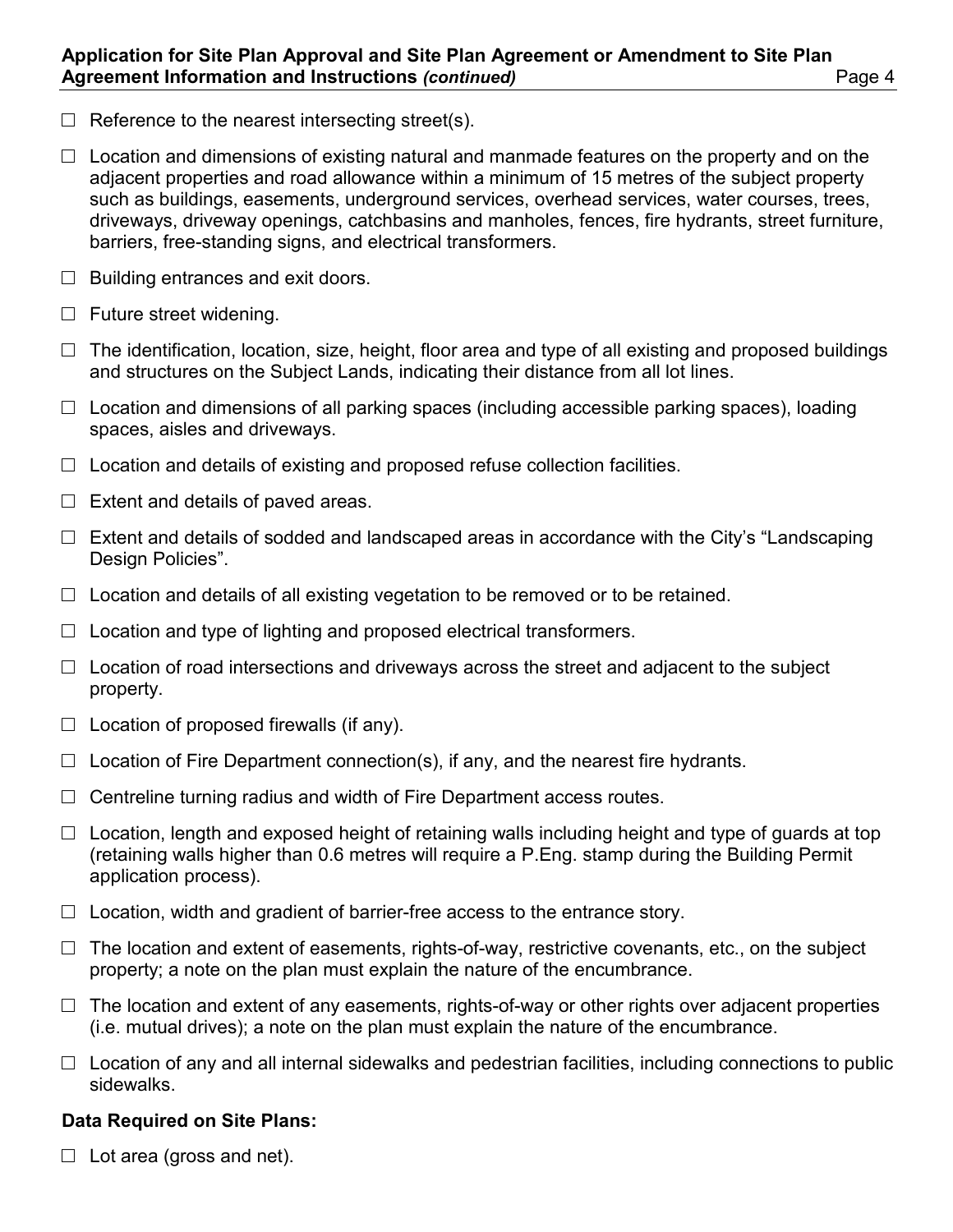- $\Box$  Paved area and any gravelled area (m<sup>2</sup> and %).
- $\Box$  Landscaped area (m<sup>2</sup> and %).
- $\Box$  Building area coverage (m<sup>2</sup> and %).
- $\Box$  Gross floor area and gross leasable area by type of use calculated in accordance with the definitions in Zoning By-law 60-94.
- $\Box$  Number of stories above and below grade. Identify stories below grade as basement or cellar as defined in Zoning By-law 60-94.
- $\Box$  Required and proposed building setbacks
- $\Box$  Number of dwelling units and total unit count by bedroom type.
- $\Box$  Number of parking and loading spaces required and proposed.
- $\Box$  Number and width of barrier-free parking spaces (By-law 94-90).
- $\Box$  Area of road widening, if required.
- $\Box$  Usable floor area of dwelling units by unit type (each one bedroom model, each two bedroom model, etc.).
- $\Box$  Building height above grade per height definition in Zoning By-law 60-94.
- $\Box$  Building height above sea level.
- $\Box$  Location of any openings in walls located less than 1.2 metres from interior property lines.
- $\Box$  Any other zoning regulation applicable to the subject development

## **Data Required on Site Servicing and Grading Plans:**

- $\Box$  Engineers stamp required on all civil drawing(s).
- $\Box$  Existing and proposed lot grading (including parking lots, driveways, grassed areas, walkways, etc.) indicating direction of surface flow.
- $\Box$  Location of roof-water leader outfalls.
- $\Box$  Rim and invert elevations of proposed manholes and catchbasins.
- $\Box$  Size, length, location, grade, material and bedding of all proposed storm sewers and catchbasin connections.
- $\Box$  Invert of proposed storm sewer connection at the property line.
- $\Box$  Invert of proposed storm sewer connection and main at the point of connection to the main.
- $\Box$  Location, size, length and grade of any existing storm sewer connections if they are still to be utilized.
- $\Box$  Storm sewer design calculations for all proposals of 0.4 hectares or greater.
- $\Box$  Location and details of any erosion control works required.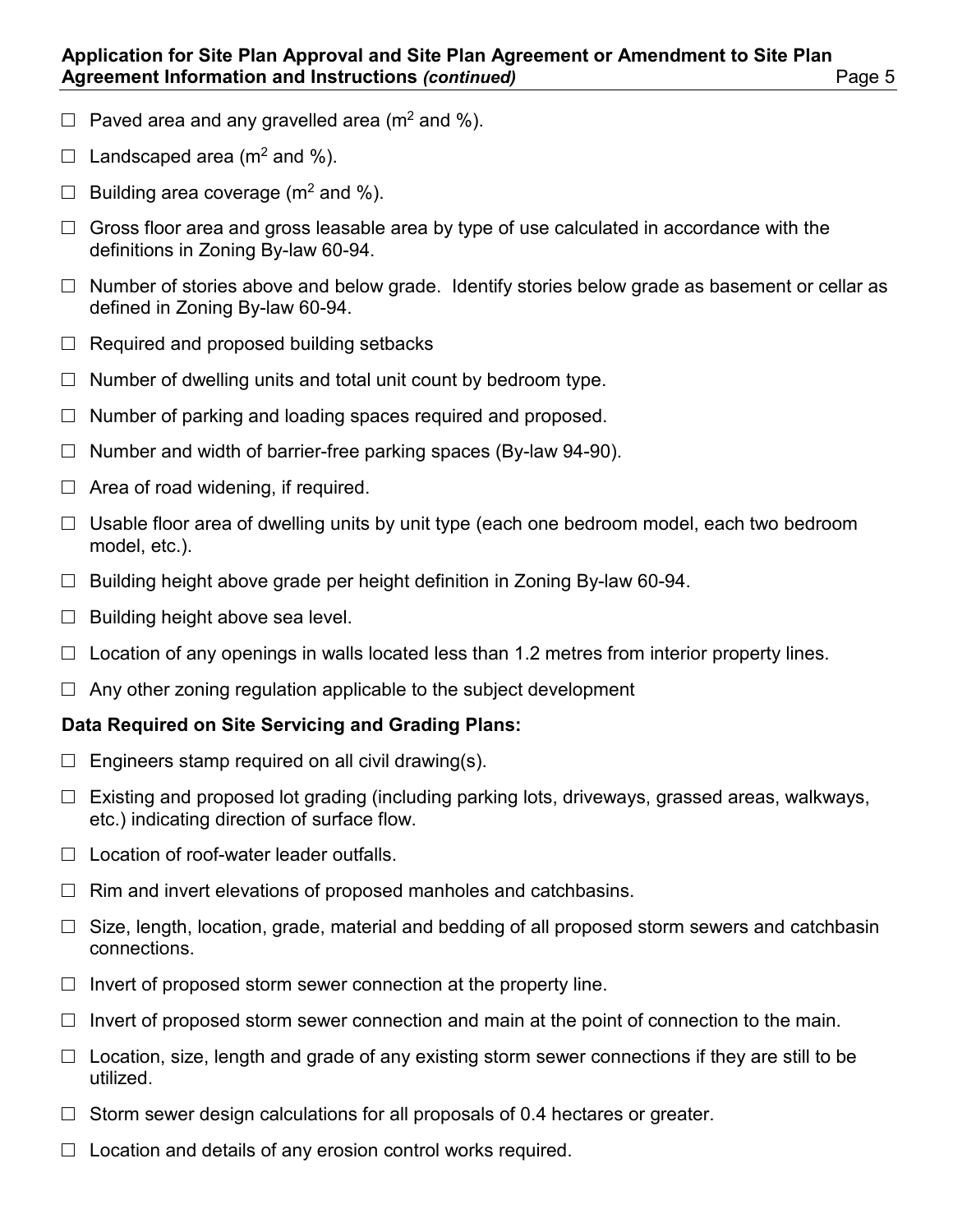- $\Box$  The following note is to be included on any grading plan where a site is required to have erosion control measures in the City's opinion: "All erosion control works must be implemented prior to any work being undertaken on the site".
- $\Box$  The following note is to be included on all servicing and grading plans: This approval is subject to the following conditions:
- $\Box$  The owner shall be responsible for the cost of relocating, restoring and repairing any utilities and other underground services, resulting from installation of any proposed storm sewer connection.
- $\Box$  Any deviation from the approved plan with respect to grading or storm drainage system shall nullify this approval and require submission of revised plan for approval.
- $\Box$  The owner must obtain City of Oshawa approval for the location of any proposed utilities or services within any City road allowance.
- $\Box$  The owner must obtain the approval of the utility authority for any proposed utility extension or service connection.
- $\Box$  Basement (or lowest) floor elevations.
- $\Box$  Invert of proposed connection at the face of the building and at the property line.
- $\Box$  Invert of proposed connection and main at the point of connection to the main.
- $\Box$  Location, size, length, grade, material and bedding of all sanitary sewers and connections.
- $\Box$  Rim and invert elevations of proposed manholes.
- $\Box$  Sanitary sewer design calculations.

#### **Additional Information Required Related to Road Allowances Adjacent to Site:**

- $\Box$  Location, length, size and grade of existing and/or proposed sewer and water mains, including invert and rim elevations of manholes.
- $\Box$  Final crown line grade and elevation of road (may be existing or proposed).
- $\Box$  Elevations at the back edge of existing sidewalks or, if there is no existing sidewalk, the elevations of existing ground at the back edge of future sidewalk and the elevations of the future sidewalk.
- $\square$  Location and elevations of existing or future curb and gutters. If curb and gutters are not existing, the elevations at the edge of the existing traveled road.
- $\Box$  Location of all existing above and below ground utility installations, including the size of pipes or conduits.
- $\Box$  Location and size of existing and/or proposed driveway openings.
- $\Box$  Location, size and species of existing street trees.

# **Do not submit these Information and Instructions pages with your application, retain for future reference.**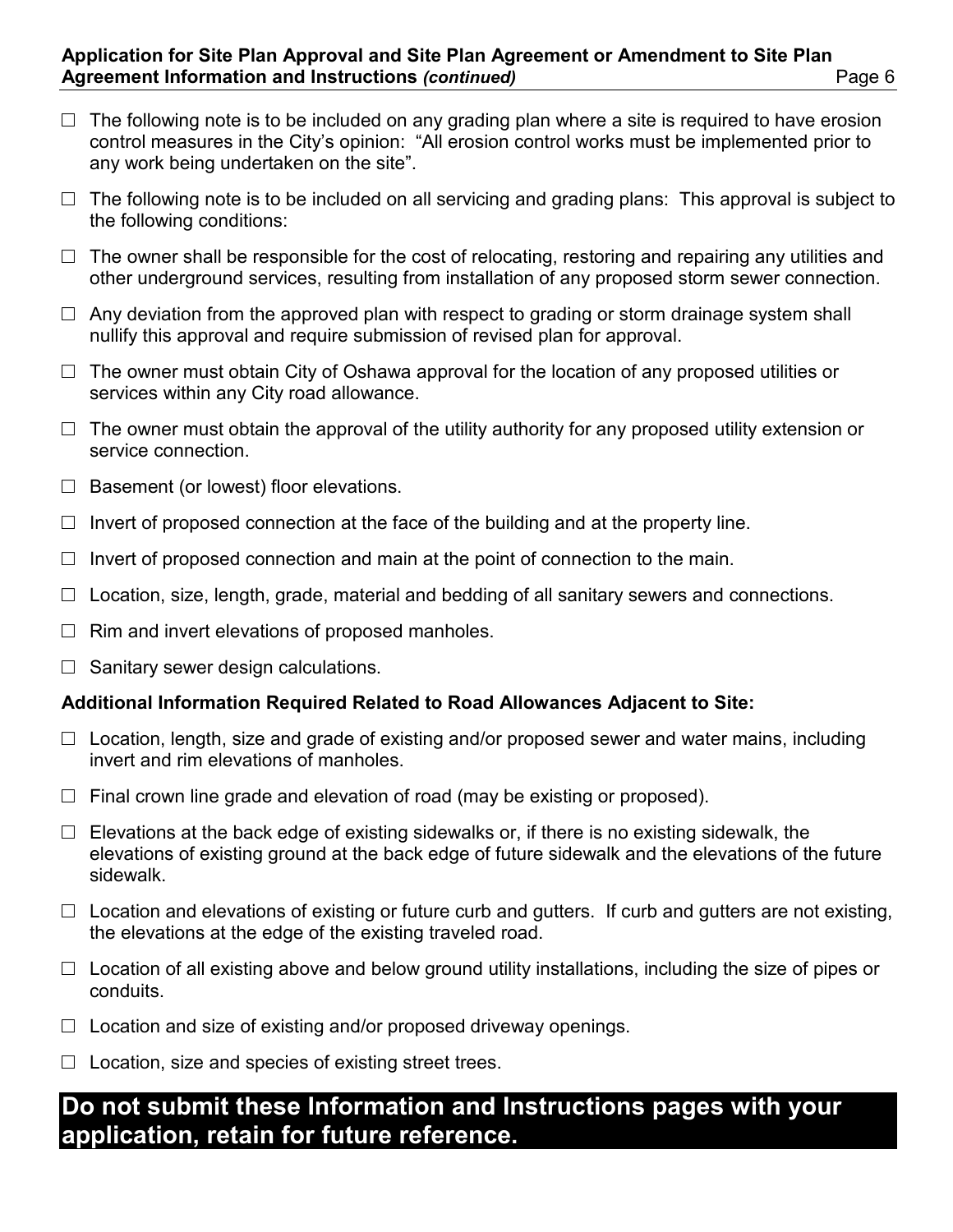

## **Application for Site Plan Approval and Site Plan Agreement or Amendment to Site Plan Agreement**

| <b>Office Use</b> |
|-------------------|
| File Number:      |
| Checked by:       |
| Ward:             |

## **1. Registered Owner/Applicant/Agent**

| <b>Name</b>                                                                                          | <b>Mailing Address</b>                                                    |              | <b>Contact Information</b>                                                                                                                                                                                     |            |
|------------------------------------------------------------------------------------------------------|---------------------------------------------------------------------------|--------------|----------------------------------------------------------------------------------------------------------------------------------------------------------------------------------------------------------------|------------|
| Registered Owner*                                                                                    |                                                                           |              | Telephone                                                                                                                                                                                                      |            |
|                                                                                                      |                                                                           |              | Email                                                                                                                                                                                                          |            |
|                                                                                                      |                                                                           |              |                                                                                                                                                                                                                |            |
| Applicant (if different<br>than above)                                                               |                                                                           |              | Telephone                                                                                                                                                                                                      |            |
|                                                                                                      |                                                                           |              | Email                                                                                                                                                                                                          |            |
| Agent (if different than<br>above)                                                                   |                                                                           |              | Telephone                                                                                                                                                                                                      |            |
|                                                                                                      |                                                                           |              | Email                                                                                                                                                                                                          |            |
| $\star$                                                                                              | If numbered company, give name and address of principal Registered Owner. |              | If more than one Registered Owner, please attach a sheet of paper with the required information.                                                                                                               |            |
| Matters relating to this application should be sent to (select one only):<br><b>Registered Owner</b> | Applicant                                                                 |              | Agent                                                                                                                                                                                                          |            |
| The applicant is:<br><b>Registered Owner</b>                                                         | Lessee of land/ tenant                                                    |              | <b>Prospective Owner</b>                                                                                                                                                                                       | Agent      |
|                                                                                                      |                                                                           |              | If the applicant is not the Registered Owner, the Registered Owner must consent to the proposed                                                                                                                |            |
|                                                                                                      |                                                                           |              | Site Plan Approval and Site Plan Agreement or Amendment by signing Sections 12 and 13 of the<br>application or a letter of authorization. Is a separate Letter of Authorization attached? $\Box$ Yes $\Box$ No |            |
| Holders of mortgages, charges or other encumbrances in<br>respect to the subject land:               |                                                                           |              | ∣ Yes<br>No <sub>1</sub>                                                                                                                                                                                       | Don't Know |
| Name:                                                                                                |                                                                           | Address(es): |                                                                                                                                                                                                                |            |
|                                                                                                      |                                                                           |              |                                                                                                                                                                                                                |            |
| 2.<br><b>Details of Subject Lands</b>                                                                |                                                                           |              |                                                                                                                                                                                                                |            |
| <b>Location and Description</b>                                                                      |                                                                           |              |                                                                                                                                                                                                                |            |
| Municipal Address(es) (Street Number and Name of Street)                                             |                                                                           |              |                                                                                                                                                                                                                |            |

| Lot(s)                 |                     | Concession(s) |                       | Former Twp. |                |
|------------------------|---------------------|---------------|-----------------------|-------------|----------------|
|                        |                     |               |                       |             |                |
|                        |                     |               |                       |             |                |
| Registered Plan Number | $ $ Lot(s)/Block(s) |               | Reference Plan Number |             | Part Number(s) |
|                        |                     |               |                       |             |                |
|                        |                     |               |                       |             |                |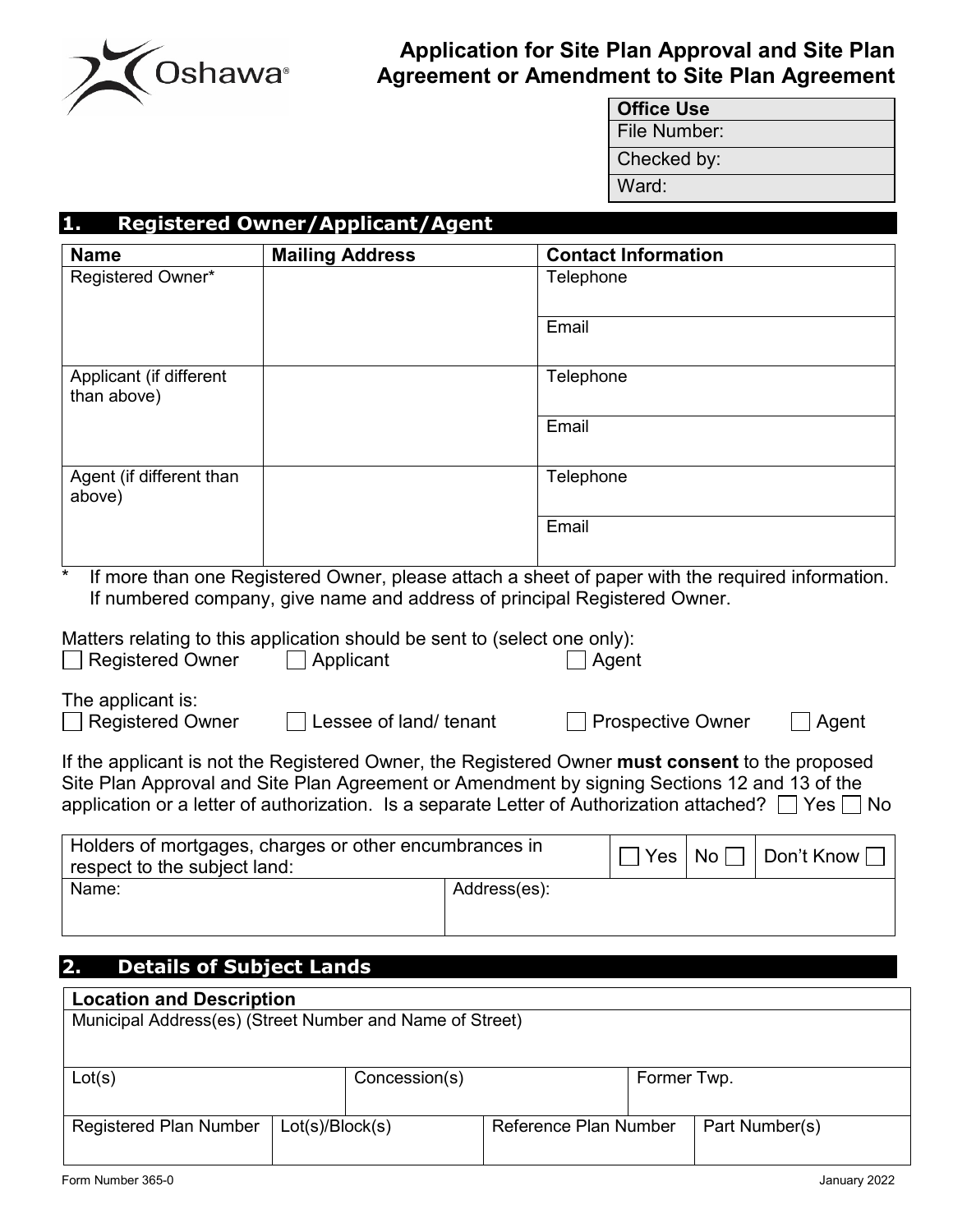| <b>Site Characteristics</b> |                        |                        |                  |  |  |  |  |
|-----------------------------|------------------------|------------------------|------------------|--|--|--|--|
| Frontage (metres)           | Average Depth (metres) | Average Width (metres) | Area (sq. m./ha) |  |  |  |  |
|                             |                        |                        |                  |  |  |  |  |
|                             |                        |                        |                  |  |  |  |  |

#### **Other Details**

Please identify the address of any abutting lands the Registered Owner of the subject property owns

## **3. Interest and Encumbrances**

| Are there any existing easements, rights-of-way, restrictive covenants affecting the | المستحقق المستورة |  |
|--------------------------------------------------------------------------------------|-------------------|--|
| subject land? If Yes, please describe:                                               | Yes No            |  |

Are there any existing easements, rights-of-way or other rights over adjacent properties affecting the subject land (i.e. mutual driveways)? **If Yes**, please describe and show on the plan the nature and location of the easement, rights-of-way or other rights over adjacent properties:

| 4. Existing and Proposed Use of the Subject Land |  |  |
|--------------------------------------------------|--|--|

| Existing use: |  |
|---------------|--|
| Proposed use: |  |

Is the proposed development intended to be registered as a condominium?  $\Box$  Yes  $\Box$  No

| <b>Current Planning Status</b><br>5.                           |  |
|----------------------------------------------------------------|--|
| Current Oshawa Official Plan designation:                      |  |
| <b>Current Part II Plan designation (where</b><br>applicable): |  |
| Current Zoning:                                                |  |

Yes No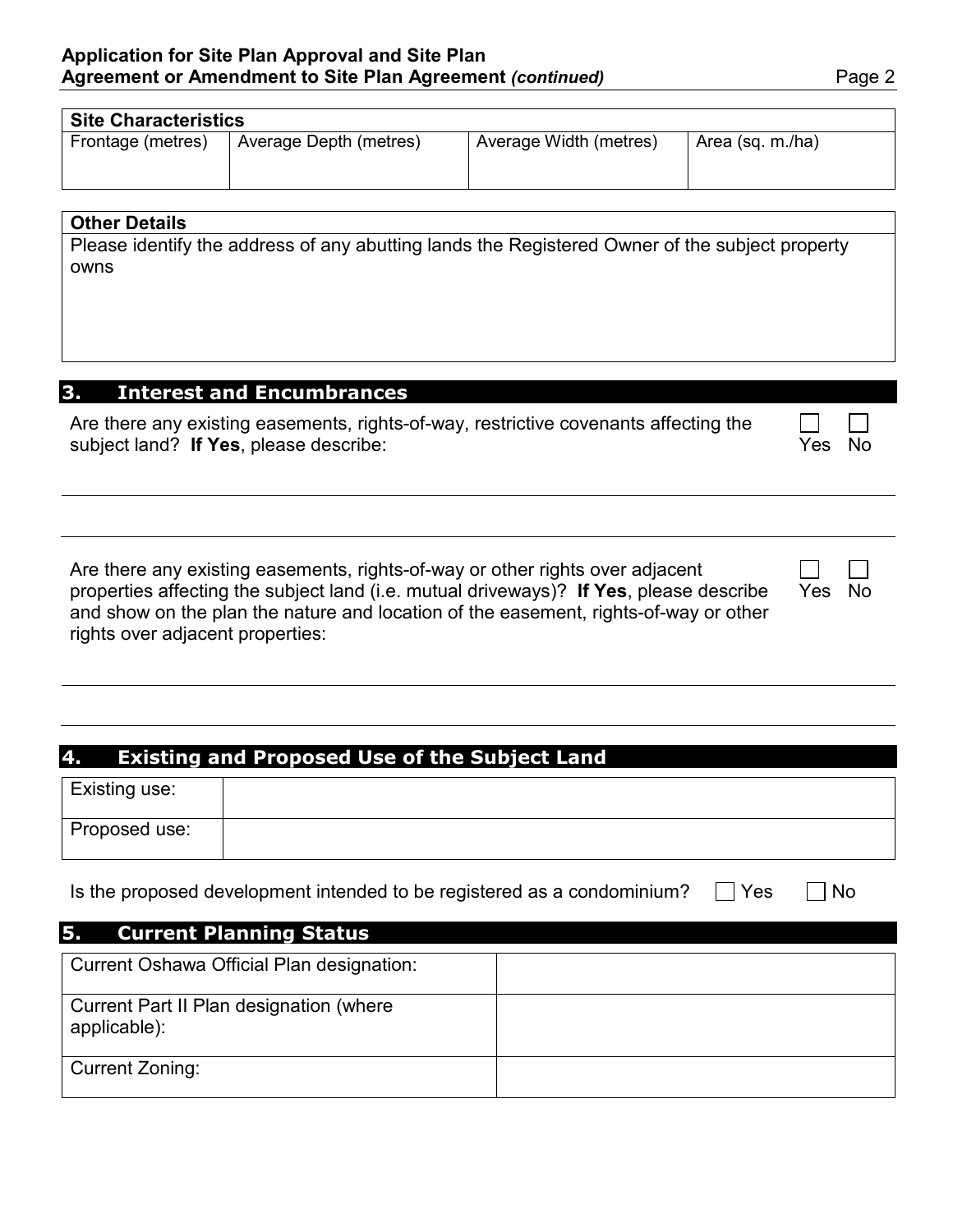Is this application for an amendment to an existing site plan agreement? **If Yes**, please list the changes being proposed to the existing agreement: Yes No

## **6. Lands Subject To Other Applications**

Please indicate (X) if any of the following applications are also required to permit the proposed development on the subject property and complete the chart as applicable:

| <b>Type of Application</b>              | <b>Yes</b> | Submitted<br><b>No</b> | <b>File</b><br><b>Number</b> | Land<br>Affected | Purpose and Effect of<br>Application | Status of<br>Application |
|-----------------------------------------|------------|------------------------|------------------------------|------------------|--------------------------------------|--------------------------|
| Durham Regional<br><b>Official Plan</b> |            |                        |                              |                  |                                      |                          |
| Amendment                               |            |                        |                              |                  |                                      |                          |
| Plan of                                 |            |                        |                              |                  |                                      |                          |
| Subdivision/                            |            |                        |                              |                  |                                      |                          |
| Condominium                             |            |                        |                              |                  |                                      |                          |
| Zoning By-law                           |            |                        |                              |                  |                                      |                          |
| Amendment                               |            |                        |                              |                  |                                      |                          |
| <b>Official Plan</b>                    |            |                        |                              |                  |                                      |                          |
| Amendment                               |            |                        |                              |                  |                                      |                          |
| Application for                         |            |                        |                              |                  |                                      |                          |
| <b>Minor Variance</b>                   |            |                        |                              |                  |                                      |                          |
| Application for                         |            |                        |                              |                  |                                      |                          |
| Consent/Removal                         |            |                        |                              |                  |                                      |                          |
| of Part Lot Control                     |            |                        |                              |                  |                                      |                          |

## **7. Purpose of Application**

|                                                                       | <b>Yes</b> | No l | <b>Gross Floor Area</b> |
|-----------------------------------------------------------------------|------------|------|-------------------------|
| Is an addition being made to an existing building or structure?       |            |      |                         |
| If Yes, what is the gross floor area (based on the definition in      |            |      |                         |
| Zoning By-law 60-94) of the existing building or structure?           |            |      | square metres           |
| What is the gross floor area (based on the definition in Zoning       |            |      |                         |
| By-law 60-94) of the proposed addition?                               |            |      | square metres           |
| Are alterations being made to the interior of an existing building or |            |      |                         |
| structure?                                                            |            |      |                         |
| If Yes, what is the gross floor area (based on the definition in      |            |      |                         |
| Zoning By-law 60-94) of the existing building or structure?           |            |      | square metres           |
| What will be the gross floor area (based on the definition in Zoning  |            |      |                         |
| By-law 60-94) of the building or structure after the proposed         |            |      |                         |
| alterations are complete?                                             |            |      | square metres           |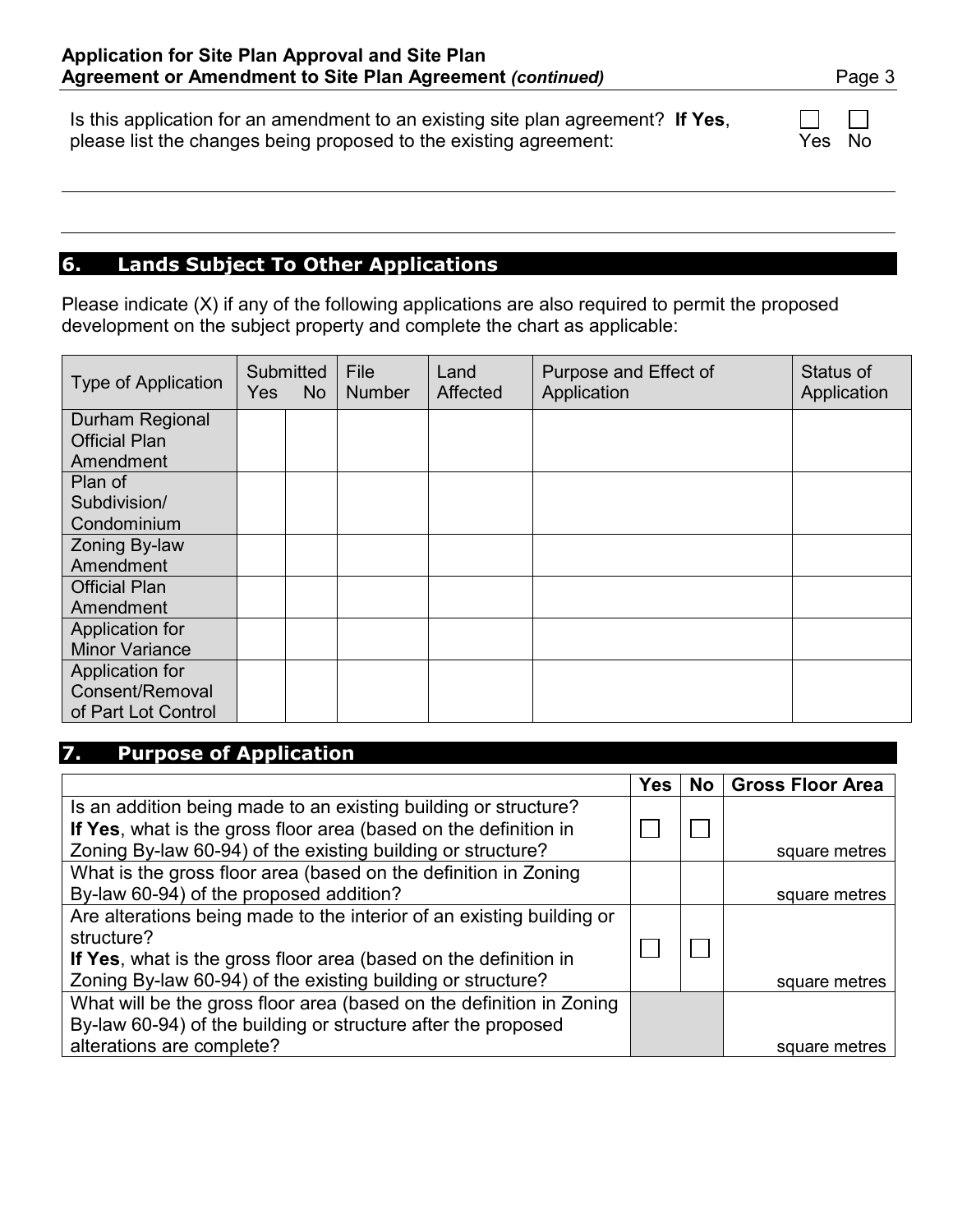### **Application for Site Plan Approval and Site Plan Agreement or Amendment to Site Plan Agreement** *(continued)* Page 4

#### **8. Site Contamination**

|                                                                                                                                                                                                                                        | Yes | No |
|----------------------------------------------------------------------------------------------------------------------------------------------------------------------------------------------------------------------------------------|-----|----|
| Has a site screening questionnaire, which is attached to this application, been<br>completed for this site and submitted with your application?                                                                                        |     |    |
| Has the Phase 1 or Phase 2 Environmental Site Assessment (ESA), Remedial Work<br>Plan (RWP) or Record of Site Condition (RSC) in accordance with the Ministry of<br>Environment's Guideline been completed and provided for this site? |     |    |
| Has it been submitted to the City of Oshawa? If No, please submit five (5) paper<br>copies and one (1) digital copy in PDF format with your application.                                                                               |     |    |

Please indicate the title, date and author of the report in the space provided.

| <b>Title</b> | <b>Author</b> | <b>Date</b> | <b>Attached?</b> | To be<br>Submitted |
|--------------|---------------|-------------|------------------|--------------------|
|              |               |             |                  |                    |
|              |               |             |                  |                    |
|              |               |             |                  |                    |
|              |               |             |                  |                    |

| 9.<br><b>Current Heritage Status Designation</b>                                            |                                         |             |             |      |
|---------------------------------------------------------------------------------------------|-----------------------------------------|-------------|-------------|------|
| Is this property listed on the Heritage Oshawa Inventory of Heritage Properties? $\Box$ Yes |                                         |             |             | l No |
| <b>If Yes, is the property:</b>                                                             | $\Box$ Designated $\Box$ Non-Designated | □ Class "A" | ∃ Class "B" |      |

The applicant, by submitting this application agrees not to demolish, alter, or apply for a demolition permit during the processing of this application.

| 10. Archaeological Potential                                            |     |           |
|-------------------------------------------------------------------------|-----|-----------|
|                                                                         | Yes | <b>No</b> |
| Does the subject land contain any areas of archaeological potential?    |     |           |
| Does the plan propose to permit development on land that contains known |     |           |
| archaeological resources or areas of archaeological potential?          |     |           |

**If Yes**, please include the following with your application:

- $\Box$  Two (2) paper copies and one (1) digital copy in PDF format of an archaeological assessment prepared by a person who holds a licence that is effective with respect to the subject land, issued under Part VI (Conservation of Resources of Archaeological Value) of the Ontario Heritage Act; and
- $\Box$  Two (2) paper copies and one (1) digital copy in PDF format of a conservation plan for any archaeological resources identified in the assessment.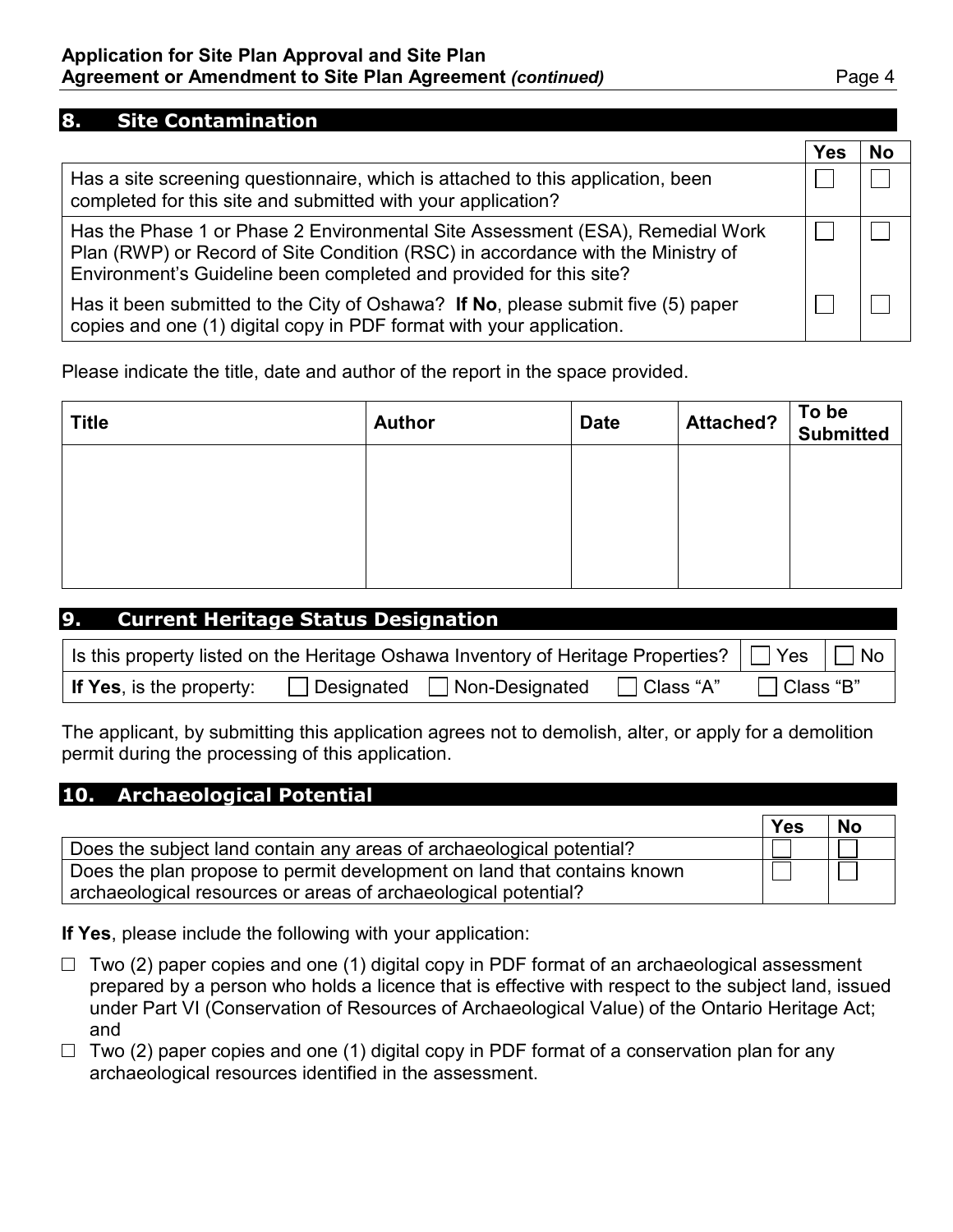## **11. Other Information**

#### **Approvals from Other Agencies/Levels of Government**

Does the proposed use(s) require any approvals from other agencies/levels of government? Please specify:

## **Additional Technical Studies or Background Material**

The application may be deemed not to be complete without the submission of the required reports identified in this application. In addition, although not required, the submission of additional technical and information reports may be necessary in order to appraise the proposal and were identified at the pre-application consultation stage or through further processing of the application. Please submit five (5) paper copies and one (1) digital copy in PDF format of each report/study with the application (or other number of copies as determined by Development Services Department).

Please list any additional technical studies or background material being submitted to support the application and/or to satisfy requirements of the Oshawa Official Plan, Council policy, Provincial statutes and regulations, etc.:

| Name of Report | <b>Prepared by</b> | <b>Date</b> |
|----------------|--------------------|-------------|
|                |                    |             |
|                |                    |             |
|                |                    |             |
|                |                    |             |
|                |                    |             |

#### **Digital Mapping Information**

A computer disk or usb/flash drive containing the digital plotting of the proposed draft plan must be submitted with the application. The digital file must be in an AutoCad format and also in PDF format and include a textual description of the file format, map standards used, scale, contact person and general location information, such as lot, concession and area municipality.

| attached'<br>--------<br>10<br>ור<br>טוווטש<br>110<br> |  | N |
|--------------------------------------------------------|--|---|
|--------------------------------------------------------|--|---|

#### **Minimum Distance Separation**

| $\mid$ Are there one or more livestock barns or manure storage facilities located within 500 $\mid \square \mid$ |          | $\sim$ 11 1 |
|------------------------------------------------------------------------------------------------------------------|----------|-------------|
| metres (1,640 ft.) of the boundary of the subject property? If Yes, complete the                                 | Yes   No |             |
| "Minimum Distance Separation 1 – Data Sheet" which is attached to this application.                              |          |             |

## **Woodlots**

| Does the subject property contain one or more woodlots as defined below? | $ \Box$ Yes $ \Box$ No $ $ |  |  |
|--------------------------------------------------------------------------|----------------------------|--|--|
|--------------------------------------------------------------------------|----------------------------|--|--|

For the purposes of defining a woodlot, the diameter of a tree is measured at a point which is 1.37 metres (4.5 ft.) above the highest point of the undisturbed ground at the base of the tree. With that in mind, a "woodlot" is defined as any area which has a minimum of:

(a) 1,000 trees per hectare (400 trees/ac.) of any size;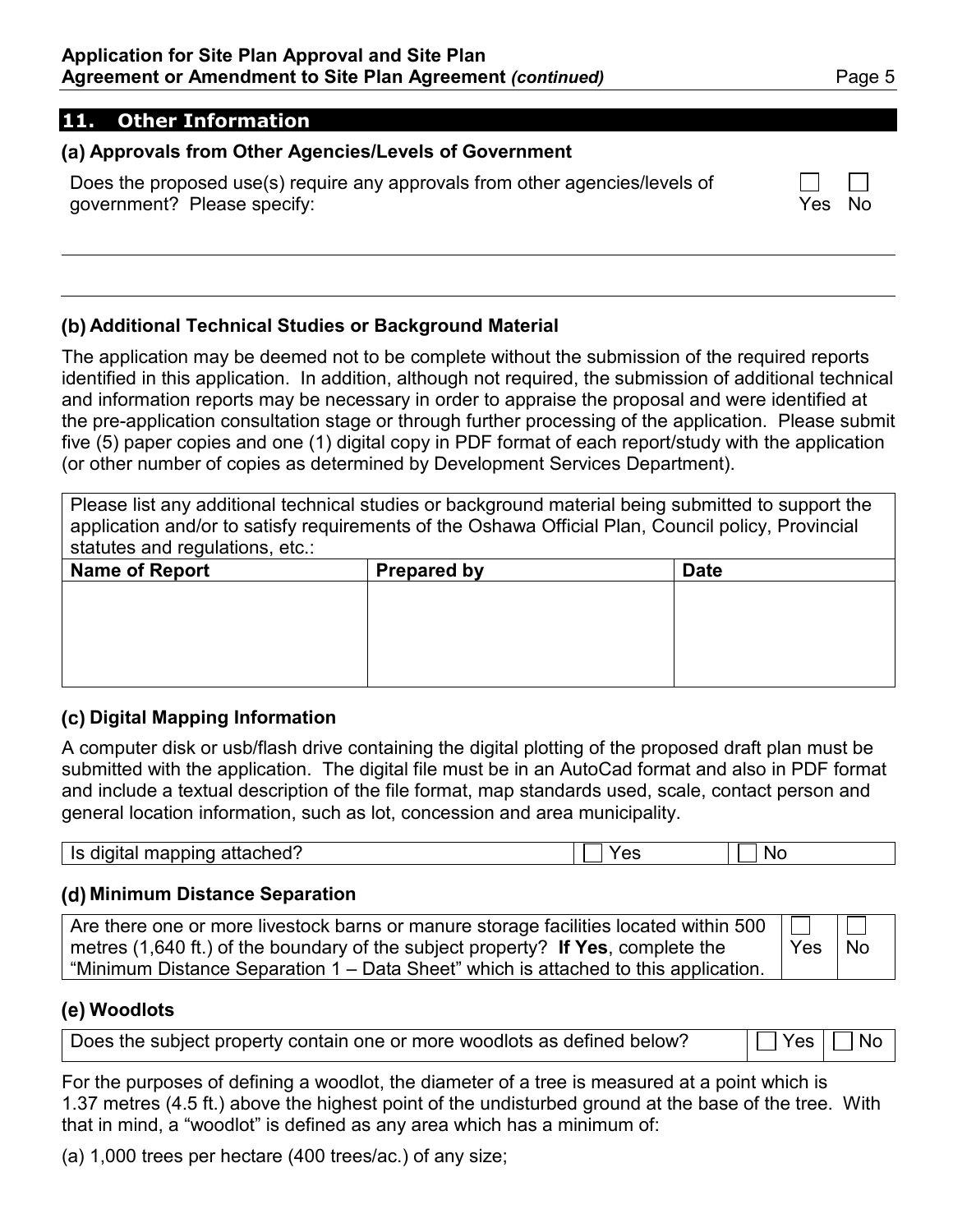- (b) 750 trees per hectare (300 trees/ac.) which measure more than 5 centimetres (2 in.) in diameter;
- (c) 500 trees per hectare (200 trees/ac.) which measure more than 12 centimetres (4.7 in.) in diameter; or
- (d) 250 trees per hectare (100 trees/ac.) which measure more than 20 centimetres (8 in.) in diameter.

For further information on "woodlots", refer to the Regional Municipality of Durham's Tree Conservation By-law 30-2020 and any amendments thereto.

## **12. Acknowledgements and Affidavit or Sworn Declaration**

## **Applicant's Acknowledgements**

- 1. If the information and materials submitted by the applicant contains third party information as defined in Section 10(1) of the *Municipal Freedom of Information and Protection of Privacy Act*, RSO 1990, c M.56, as amended from time to time, the applicant shall specifically identify such information to the City of Oshawa at the time of submission and the applicant shall provide support for its position that such information comprises third party information, however, the identification and support evidence for such a positon will not necessarily result in the withholding of the information or material from public disclosure. The applicant's failure to identify any third party information and provide support for its position with respect to the same will result in the full disclosure of the information or material to the public.
- 2. Personal information on this form is collected under the authority of the *Planning Act* and will be used to determine compliance with City of Oshawa by-laws.
- 3. Plans submitted in conjunction with this application are not reviewed for compliance with the *Ontario Building Code* (O.B.C.) and related regulations. It is the responsibility of the Registered Owner/agent and designer to ensure that all plans submitted with this application comply with the basic requirements of the O.B.C.. If you need assistance in determining whether your plans comply with the O.B.C., please contact Building Services of the Development Services Department, 1st Floor, Rundle Tower, Telephone: (905) 436-5658.
- 4. A detailed review of the O.B.C. does not apply to the architectural floor plans provided with this application. Further O.B.C. comments concerning the architectural floor plans should be expected during the future review of building permit plans. The O.B.C. review of this application is limited to building siting, architectural elevations, plumbing relating to site servicing and interior building aspects that have the ability to change site design (i.e. building exiting, internal refuse rooms, barrier-free entrance).
- 5. The applicant acknowledges that the [City's File Closure Policy](http://www.oshawa.ca/city-hall/resources/developmentapplicationfileclosurepolicy.pdf) dated March 1, 2013, is in effect and shall apply to this application. This policy is located on the City's website for information.
- 6. The applicant acknowledges that the [City's Policy for the Collection of Outstanding City Taxes](http://www.oshawa.ca/city-hall/resources/developmentapplicationtaxpolicy.pdf) dated April 29, 2013, is in effect and shall apply to this application. This policy is located on the City's website for information.
- 7. All vegetation, including that not within a defined woodlot, must be maintained during the processing of the application.
- 8. No regrading is permitted on site during the processing of the application.
- 9. Applicants and agents are advised that there may be additional approvals (i.e. building permit, etc.) and additional fees and charges (i.e. building permit fees, parkland dedication fees,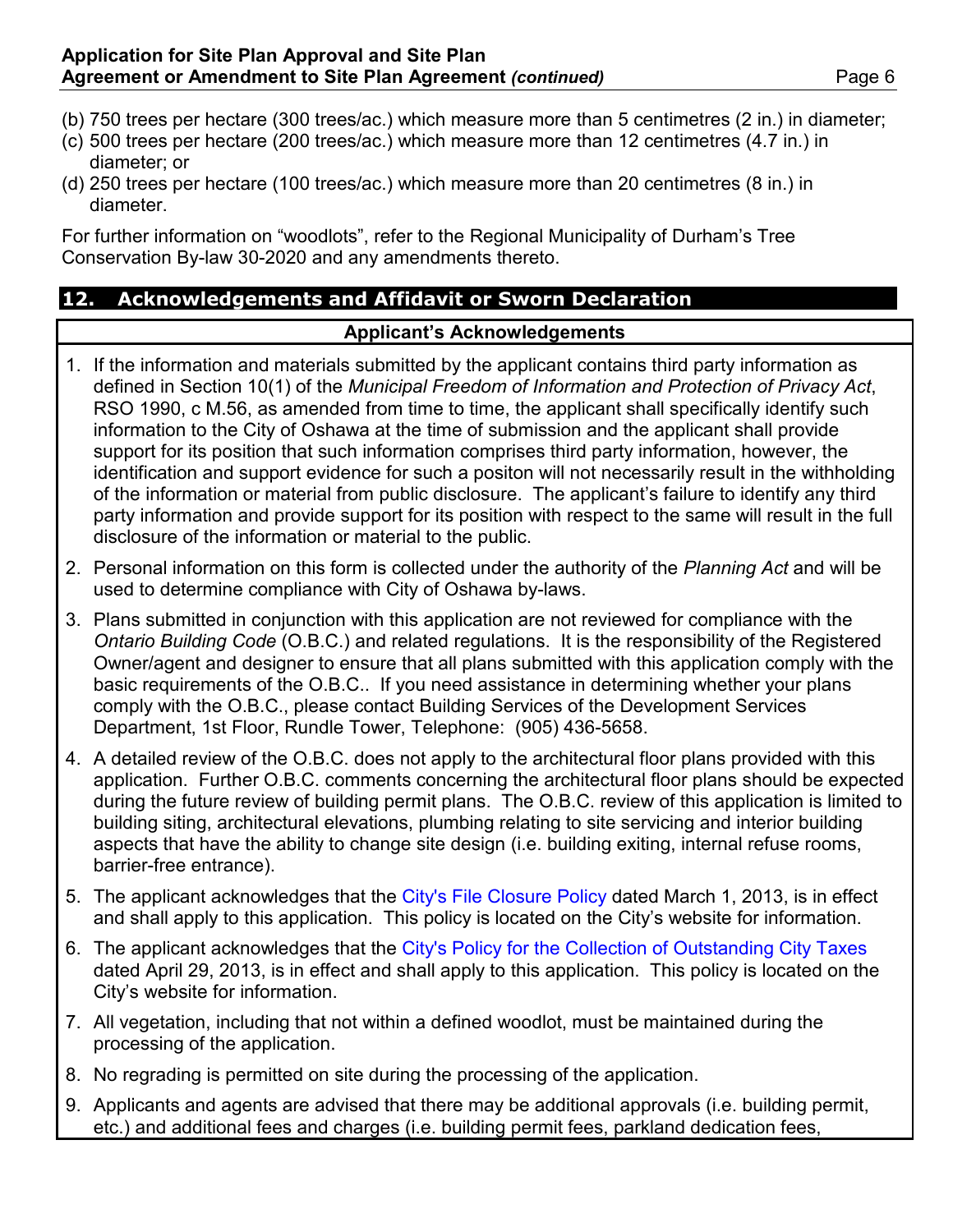### **Applicant's Acknowledgements**

development charges) associated with any development approved in conjunction with this application.

- 10.Applicants and agents may be required to provide additional information that will assist the City in assessing the application. Applicants and agents acknowledge that the City may not be able to process the application unless the additional information is submitted.
- 11.The undersigned confirms that the Applicant/Registered Owner/Agent all acknowledge that projects requiring site plan approval cannot obtain any building permit until clearance from the Site Plan Approval Review Committee is provided.
- 12.The applicant is required to produce and provide alternate formats of all plans, drawings and reports, if necessary, in a timely manner at no additional cost, as per the *Accessibility for Ontarians with Disability Act 2005, Ont. Reg. 429/07* (A.O.D.A.).
- 13.Plans submitted in conjunction with this application are not reviewed for compliance with the A.O.D.A. and related regulations. It is the responsibility of the Registered Owner/agent and designer to ensure that all plans submitted with this application comply with the basic requirements of the A.O.D.A.

| _________________ of the ____                                                                                                                                                                                                                                                                                                                                                                                                                                                                                                                                                                                                                                                                                                                                                                                                                                                                                                                                                                                                                                                                                                                              |                    | of |                         |
|------------------------------------------------------------------------------------------------------------------------------------------------------------------------------------------------------------------------------------------------------------------------------------------------------------------------------------------------------------------------------------------------------------------------------------------------------------------------------------------------------------------------------------------------------------------------------------------------------------------------------------------------------------------------------------------------------------------------------------------------------------------------------------------------------------------------------------------------------------------------------------------------------------------------------------------------------------------------------------------------------------------------------------------------------------------------------------------------------------------------------------------------------------|--------------------|----|-------------------------|
|                                                                                                                                                                                                                                                                                                                                                                                                                                                                                                                                                                                                                                                                                                                                                                                                                                                                                                                                                                                                                                                                                                                                                            | (City, Town, etc.) |    | (Oshawa, Toronto, etc.) |
| in the $\underbrace{\qquad \qquad}_{(Region, County, etc.)}$ of $\underbrace{\qquad \qquad}_{(Durham, Simone, etc.)}$ solemnly declare that all the statements<br>contained in this application and all of the statements contained in all the exhibits transmitted<br>herewith are true and I make this solemn declaration conscientiously believing it to be true and<br>knowing that it is of the same force and effect as if made under oath and by virtue of the Canada<br>Evidence Act. I also agree to allow the City of Oshawa, its employees and agents to enter upon the<br>subject property for the purpose of conducting surveys and tests that may be necessary to this<br>application. I further agree for the purposes of the Municipal Freedom of Information and Protection<br>of Privacy Act to authorize and consent to the use by or the disclosure to any person or public body<br>of any personal information that is collected under the authority of the Planning Act for the purposes<br>of processing this application. I fully understand and agree to comply with all of the Applicant's<br>Acknowledgements as set out above. |                    |    |                         |
|                                                                                                                                                                                                                                                                                                                                                                                                                                                                                                                                                                                                                                                                                                                                                                                                                                                                                                                                                                                                                                                                                                                                                            |                    |    |                         |
| <b>Declared before me at the </b><br>(City, Town, etc.) <b>of</b> <u>(Oshawa, Toronto, etc.)</u> <b>in the </b><br>(Region, County, etc.)                                                                                                                                                                                                                                                                                                                                                                                                                                                                                                                                                                                                                                                                                                                                                                                                                                                                                                                                                                                                                  |                    |    |                         |
|                                                                                                                                                                                                                                                                                                                                                                                                                                                                                                                                                                                                                                                                                                                                                                                                                                                                                                                                                                                                                                                                                                                                                            |                    |    |                         |

of \_\_\_\_\_\_\_\_\_\_\_\_\_\_\_\_\_\_\_ this \_\_\_\_\_\_ day of \_\_\_\_\_\_\_\_\_\_\_\_\_\_\_\_\_\_ in the year of \_\_\_\_\_\_\_\_. (Durham, Simcoe, etc.) \_\_\_\_\_\_\_\_\_\_\_\_\_\_\_\_\_\_\_\_\_\_\_\_\_\_ \_\_\_\_\_\_\_\_\_\_\_\_\_\_\_\_\_\_\_\_\_\_\_\_\_\_\_\_\_\_\_\_\_\_\_\_\_\_\_\_\_\_\_\_\_\_\_\_

A Commissioner, etc. Signature of Registered Owner, Applicant or Authorized Agent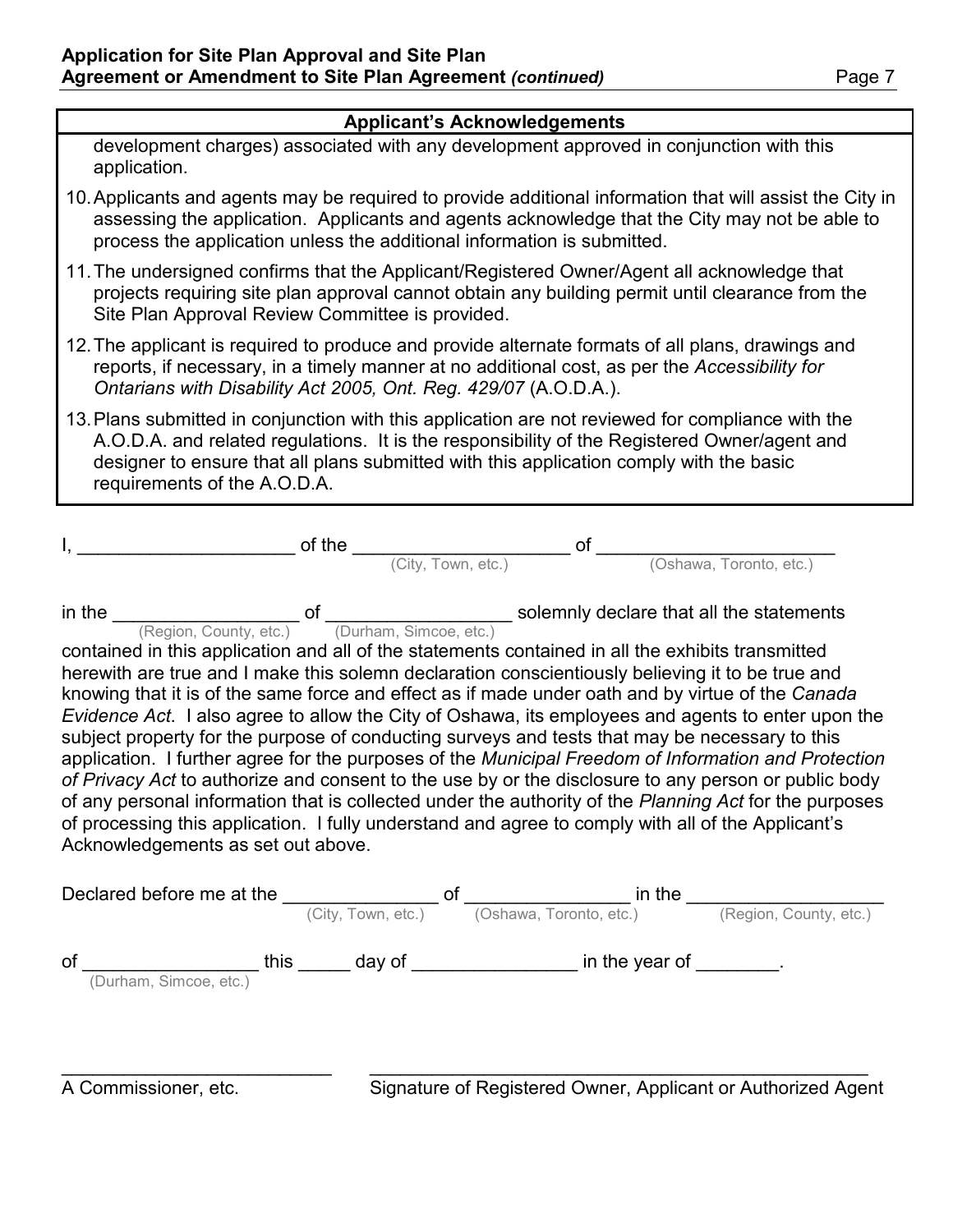## **13. Authorizations**

If the applicant is not the Registered Owner of the land that is the subject of this application, the written authorization of the Registered Owner (or the written authorization of each owner, in the case of shared ownership) that the applicant is authorized to make the application **must be attached**, or in the case of a single owner, the authorization set out below must be completed by the Registered Owner.

I, 1. All and that is the same control of the land that is the land that is the land that is the land that is the subject of this application for site plan approval and site plan agreement or an amendment to site

plan agreement and I authorize **Example 20** (please print) to make this application on my behalf and for the purpose of the *Municipal Freedom of Information and Protection of Privacy Act* to provide any of my personal information that will be included in this application or collected during the processing of the application.

\_\_\_\_\_\_\_\_\_\_\_\_\_\_\_\_\_\_\_\_\_\_\_\_\_\_ \_\_\_\_\_\_\_\_\_\_\_\_\_\_\_\_\_\_\_\_\_\_\_\_\_\_\_\_\_\_\_\_\_\_ Date **Signature of Registered Owner** 

## **14. Consent of Registered Owner**

Complete the consent of the owner concerning personal information set out below (or the written authorization of each owner in the case of shared ownership).

I, \_\_\_\_\_\_\_\_\_\_\_\_\_\_\_\_\_\_\_\_\_\_\_\_\_\_\_\_\_\_(please print) am the Registered Owner of the land that is the subject of this application for site plan approval and site plan agreement or an amendment to site plan agreement and, for the purpose of the *Municipal Freedom of Information and Protection of Privacy Act*, I authorize and consent to the use by or the disclosure to any person or public body of any personal information that is collected under the authority of the *Planning Act* for the purposes of processing this application.

\_\_\_\_\_\_\_\_\_\_\_\_\_\_\_\_\_\_\_\_\_\_\_\_\_\_ \_\_\_\_\_\_\_\_\_\_\_\_\_\_\_\_\_\_\_\_\_\_\_\_\_\_\_\_\_\_\_\_\_\_ Date **Signature of Registered Owner**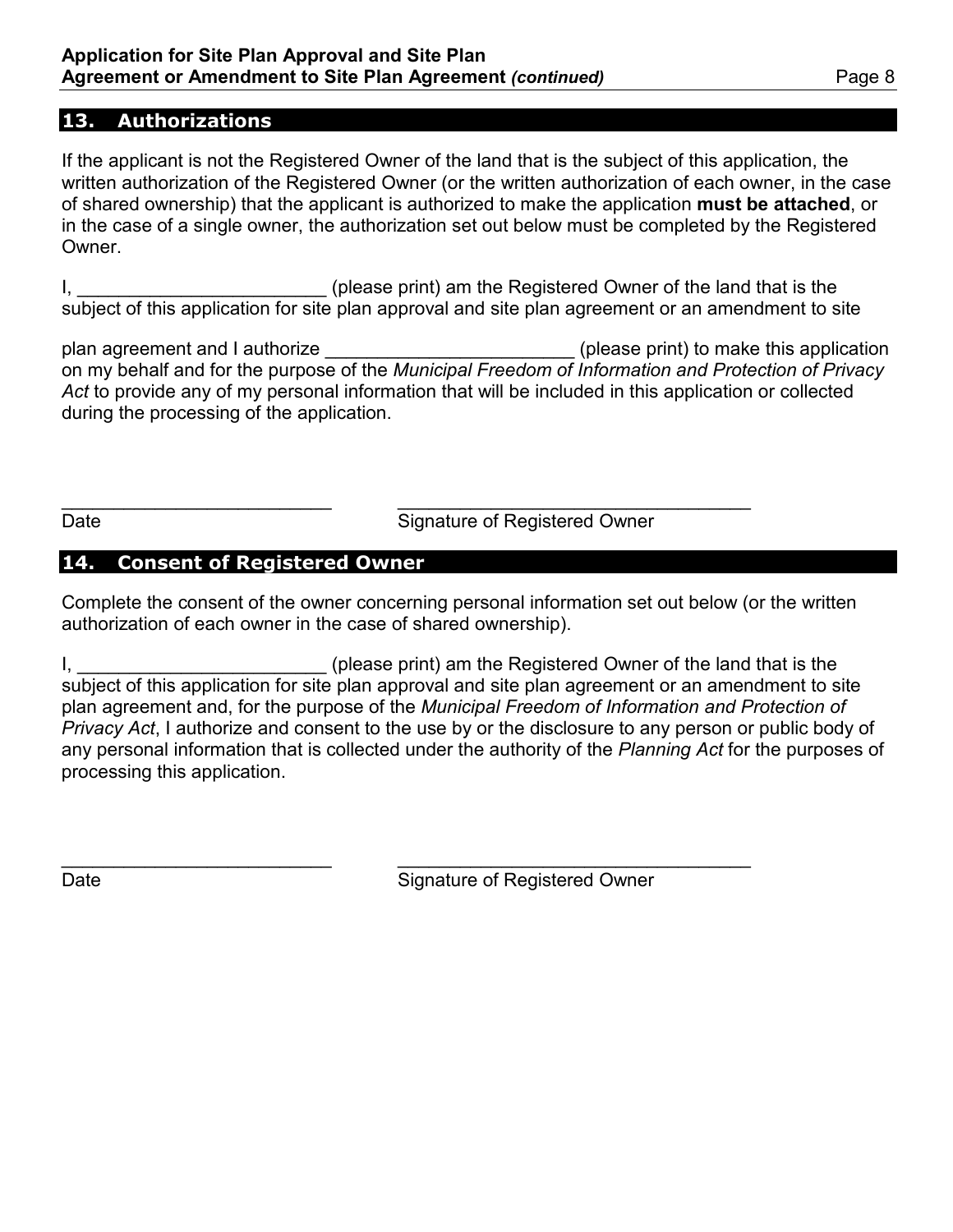

## **Screening Questionnaire for Identifying Potentially Contaminated Sites**

This questionnaire has been developed to assist the City of Oshawa in identifying development applications on sites that may be contaminated as a result of a previous use or activity. The Ministry of the Environment, Conservation and Parks (MECP) has developed a ["Guideline for Use at](https://archive.org/details/guidelineforusea00ontauoft/page/n0)  [Contaminated Sites in Ontario \(February 1997\)"](https://archive.org/details/guidelineforusea00ontauoft/page/n0) that outlines the process recommended for the restoration and clean-up of contaminated sites. Applicants on sites that may be contaminated will be required to demonstrate to the satisfaction of the City that they have addressed this Guideline.

This questionnaire is not required to be completed if a Phase 1 or Phase 2 Environmental Site Assessment (ESA), Remedial Work Plan (RWP) or Record of Site Condition (RSC) in accordance with the MECP's Guideline has been provided to the City of Oshawa.

| 1.<br><b>Details of Subject Lands</b>                        |                 |                            |  |
|--------------------------------------------------------------|-----------------|----------------------------|--|
| <b>Location and Description</b>                              |                 |                            |  |
| Landowner Name                                               |                 |                            |  |
|                                                              |                 |                            |  |
| Mailing Address (Street Number and Street Name)              |                 |                            |  |
|                                                              |                 |                            |  |
| Location of Subject Lands (Street Number and Name of Street) |                 |                            |  |
|                                                              |                 |                            |  |
| Lot(s)                                                       | Concession(s)   | Former Twp.                |  |
|                                                              |                 |                            |  |
| Registered 40M Plan Number                                   | Lot(s)/Block(s) | Registered 40R Plan Number |  |
|                                                              |                 |                            |  |
|                                                              |                 |                            |  |

#### **2. Current Use of the Property**

What is the current use of the property? (Check the appropriate uses(s):

| Category 1: | $\Box$ Industrial                       | $\Box$ Commercial $\Box$ Community |            |
|-------------|-----------------------------------------|------------------------------------|------------|
| Category 2: | $\Box$ Residential $\Box$ Institutional |                                    | □ Parkland |

| Category 3: | $\Box$ Agricultural | $\Box$ Other |
|-------------|---------------------|--------------|
|             |                     |              |

**Note:** daycare facilities and a property that contains a religious building(s) are considered institutional uses. See [Ontario Regulation 153/04,](https://www.ontario.ca/laws/regulation/040153) as amended, for definitions.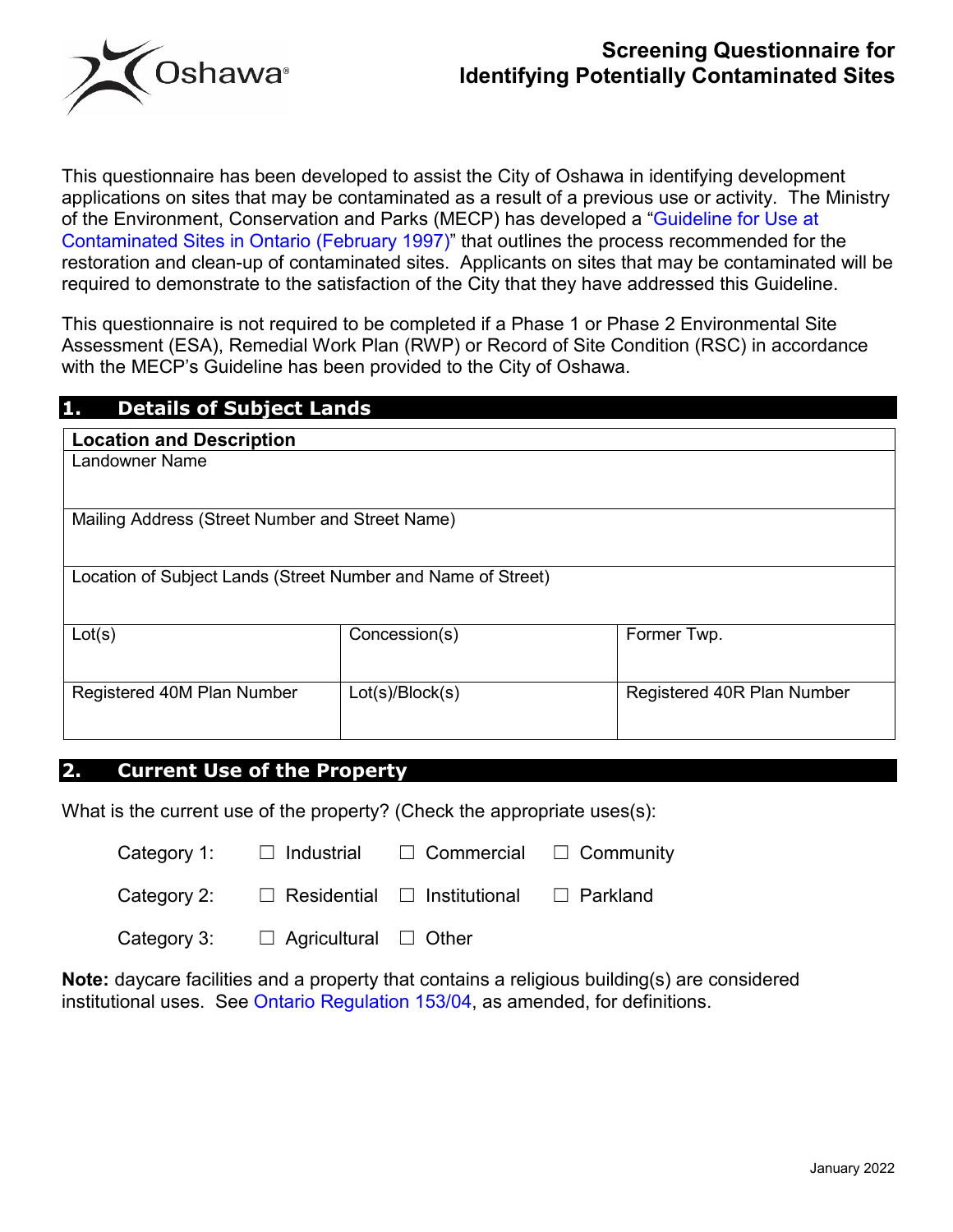| 3.<br><b>Previous Use of Subject Site</b>                                                                                                                                                                                                                               |            |           |
|-------------------------------------------------------------------------------------------------------------------------------------------------------------------------------------------------------------------------------------------------------------------------|------------|-----------|
| <b>Questions</b>                                                                                                                                                                                                                                                        | <b>Yes</b> | <b>No</b> |
| Does this development proposal require a change in property use that is prescribed<br>under the Environmental Protection Act and O.Reg. 153/04 (e.g. a change to a more<br>sensitive use from Category 1 to 2; 2 to 3; or 1 to 3 as identified above)?                  |            | $\Box$    |
| If yes, a Record of Site Condition must be filed on the Provincial Environmental Site<br>Registry.                                                                                                                                                                      |            |           |
| Has the property or any adjacent lands ever been used as an Enhanced Investigation<br>Property (e.g. industrial uses; chemical warehousing; automotive repair garage; bulk<br>liquid dispensing facility, including a gasoline outlet and/or a dry-cleaning equipment)? | $\Box$     | П         |
| Has fill (earth materials used to fill in holes) ever been placed on the property?                                                                                                                                                                                      | П          | П         |
| Is the property or any adjacent lands identified as a wellhead protection zone?                                                                                                                                                                                         |            | ri i      |
| (Please review the Ministry of the Environment, Conservation and Parks Source<br>Protection Information Atlas to confirm).                                                                                                                                              |            |           |
| Is the property within 250 metres from an active or decommissioned landfill/dump,<br>waste transfer station or Polychlorinated Biphenyl (PCB) storage site?                                                                                                             | П          | ri i      |
| Has the property ever stored/generated/accepted hazardous materials requiring<br>Hazardous Waste Information Network (HWIN) registration or other permits?                                                                                                              | $\Box$     | П         |
| Does the subject lands or lands abutting it previously or currently support one or more<br>of the Potentially Contaminating Activities identified in Table 2 of Schedule D of O.Reg<br>153/04, as amended?                                                              | П          | П         |

**Note:** If the answer is "Yes" to any question above, a Phase One ESA (and possibly a Phase Two ESA) at a minimum prepared in accordance with O.Reg. 153/04, is required. Please submit two hard copies and a digital copy of the Phase One and/or a Phase Two ESA that satisfies the requirements of O.Reg 153/04, as amended.

The City must be granted third party reliance on all ESA work through the completion of its Reliance Letter and Certificate of Insurance. City third-party reliance is not required if a Record of Site Condition is filed on the Environmental Site Registry for the proposed property use and/or the Ministry of the Environment, Conservation and Parks (MECP) issues a notice of a Certificate of Property Use where applicable.

**Note:** The City may scope the Environmental Site Assessment requirements for minor development proposals on Enhanced Investigation Properties (e.g. accessory structures) or determine if additional environmental work is required.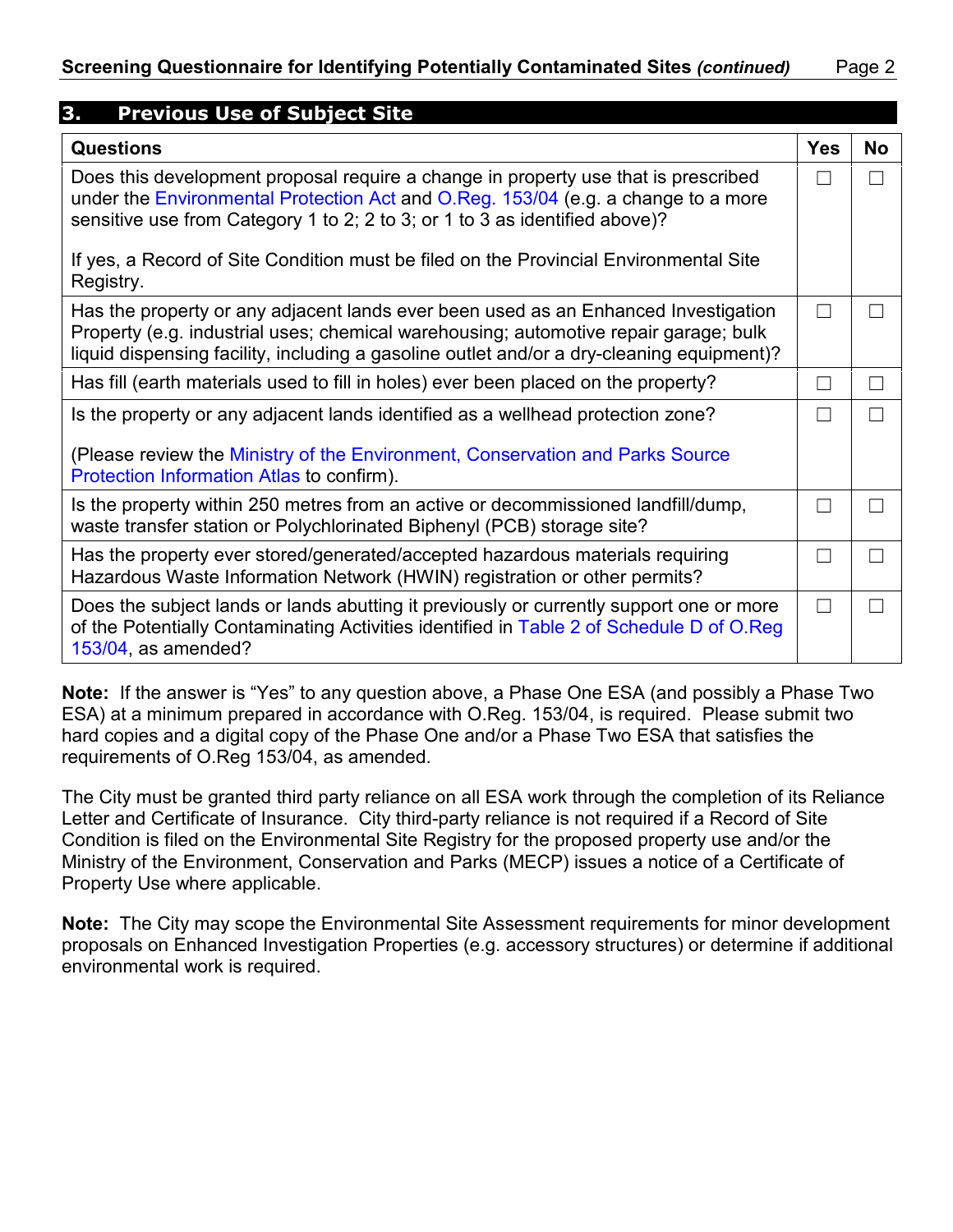#### **4. Declarations**

This form must be completed and signed by both a Qualified Person and the property Owner(s) or Authorized Agent for all development applications made under the Planning Act and reviewed by the City of Oshawa Planning Department.

A Qualified Person sign-off may be waived by the City for minor variances; and/or part lot control applications where site contamination was recently addressed by a related planning application.

For a full list of Qualified Person exemptions, please see [Appendix B of the Regional Municipality of](https://www.durham.ca/en/doing-business/resources/Documents/PlanningandDevelopment/Soil-and-Groundwater-Assessment-Protocol.pdf)  [Durham's Soil and Groundwater Assessment Protocol.](https://www.durham.ca/en/doing-business/resources/Documents/PlanningandDevelopment/Soil-and-Groundwater-Assessment-Protocol.pdf) Where a Qualified Person sign-off is required on this form, the completion of a Regional Reliance Letter and Certificate of Insurance may be waived.

To the best of my knowledge, the information provided in this questionnaire is true, and I do not have any reason to believe that the subject property contains contaminants at a level that would interfere with the proposed property use.

I am a Qualified Person in accordance with Ontario Regulation 153/04 and carry the required liability insurance in accordance with [Appendix F of the Regional Municipality of Durham's Soil and](https://www.durham.ca/en/doing-business/resources/Documents/PlanningandDevelopment/Soil-and-Groundwater-Assessment-Protocol.pdf)  [Groundwater Assessment Protocol.](https://www.durham.ca/en/doing-business/resources/Documents/PlanningandDevelopment/Soil-and-Groundwater-Assessment-Protocol.pdf)

#### **Qualified Person**

| Name of Qualified Person (please print) | <b>Signature of Qualified Person</b> |
|-----------------------------------------|--------------------------------------|
| Name of Firm                            | <b>Address</b>                       |
| <b>Telephone Number</b>                 | Fax                                  |
| <b>Email Address</b>                    | Date                                 |

**Professional Seal:**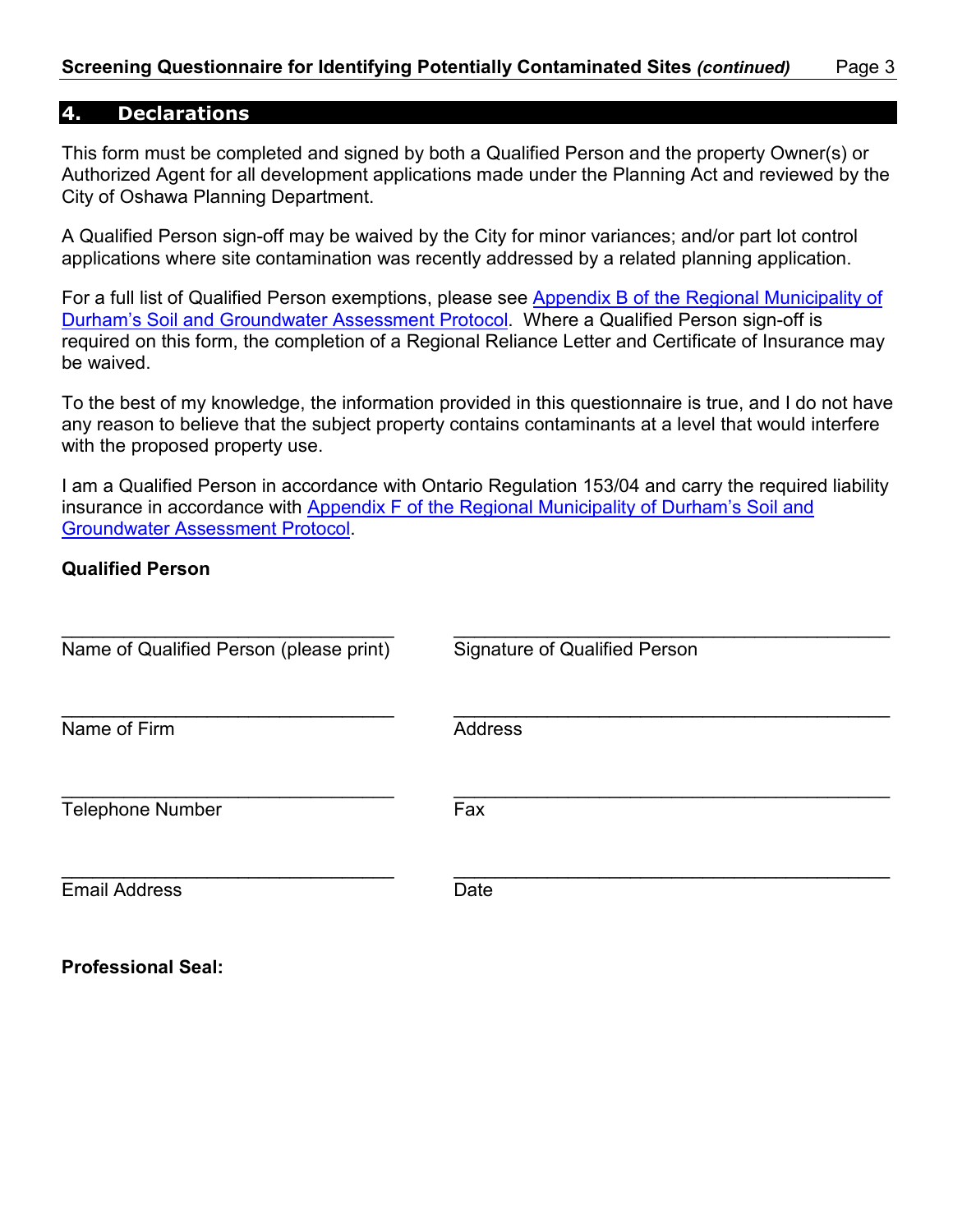# **Property Owner, or Authorized Agent:**

| Name of Registered Owner or<br>Authorized Agent (please print) | Signature of Registered Owner or Authorized Agent |
|----------------------------------------------------------------|---------------------------------------------------|
| Name of Company (if applicable)                                | <b>Title of Authorized Agent</b>                  |
| <b>Address</b>                                                 | <b>Telephone Number</b>                           |
| Fax                                                            | <b>Email Address</b>                              |
| City of Oshawa File Number                                     | <b>Regional File Number</b>                       |
| Date                                                           |                                                   |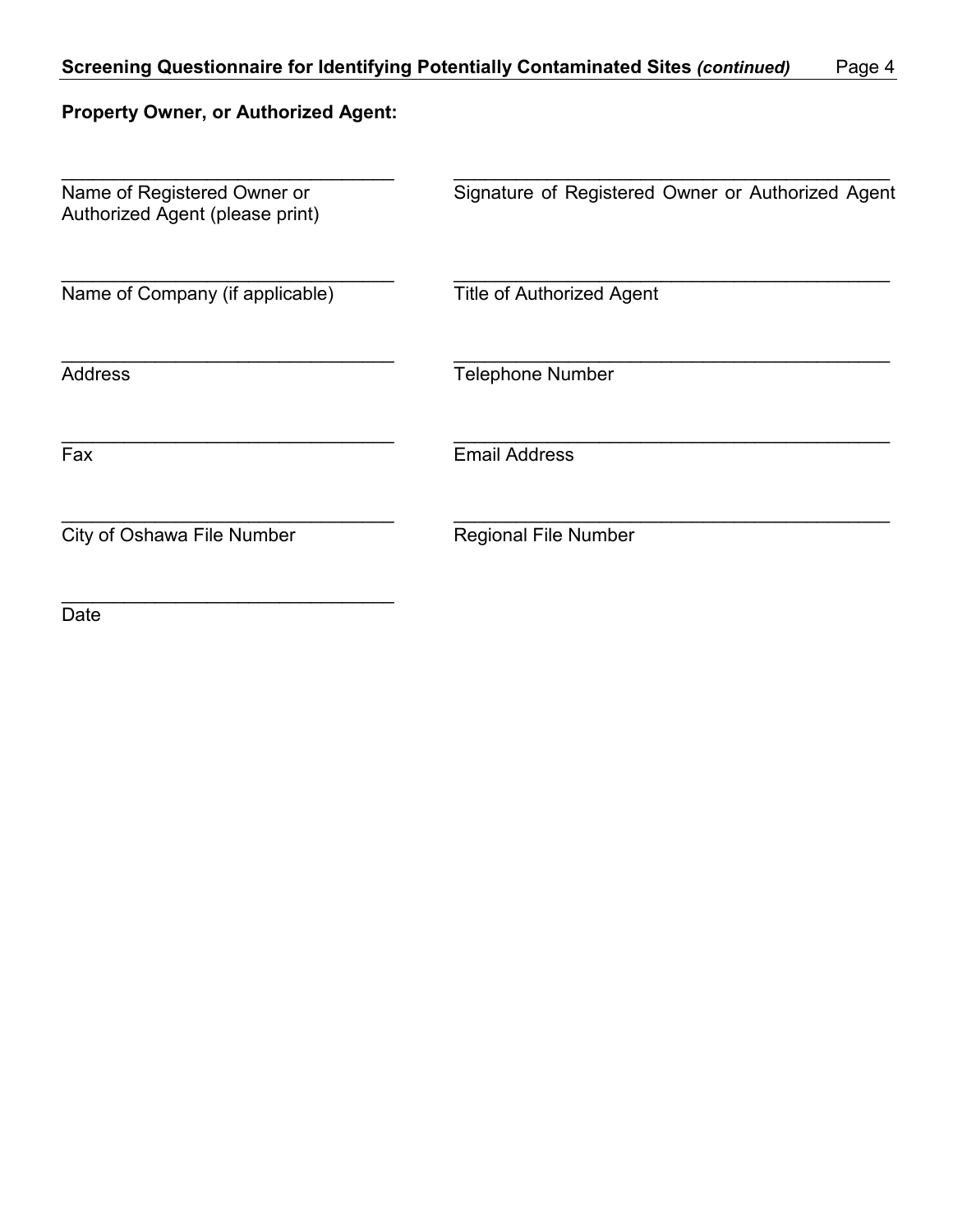

This form is to be completed and attached to a development application when applying for a new non-farm use within 750 metres of a proposed Type A**[1](#page-18-0)** land use or 1,500 metres of a proposed Type B**[2](#page-18-1)** land use. Complete one sheet for each set of farm buildings.

This form does not need to be completed if the Minimum Distance Separation (MDS) Data Sheet is completed in relation to a subdivision/condominium application.

| Closest distance from the livestock facility to the nearest boundary of the subject<br>site: | metres   |
|----------------------------------------------------------------------------------------------|----------|
| Closest distance from the manure storage to the nearest boundary of the<br>subject site:     | metres   |
| Tillable hectares where livestock facility located:                                          |          |
|                                                                                              | hectares |

| <b>Location of Livestock Facility</b>                    |  |                 |                                                     |             |                |  |
|----------------------------------------------------------|--|-----------------|-----------------------------------------------------|-------------|----------------|--|
| Registered Owner of Livestock Facility                   |  |                 | Telephone of Registered Owner of Livestock Facility |             |                |  |
| Municipal Address(es) (Street Number and Name of Street) |  |                 |                                                     |             |                |  |
| Lot(s)                                                   |  | Concession(s)   |                                                     | Former Twp. |                |  |
| <b>Registered Plan Number</b>                            |  | Lot(s)/Block(s) | Reference Plan Number                               |             | Part Number(s) |  |

| <b>Type of Livestock</b>                                               | <b>Existing</b><br><b>Housing</b><br>Capacity# | <b>Manure System (Check one box)</b> |                                        |                               |                                                   |
|------------------------------------------------------------------------|------------------------------------------------|--------------------------------------|----------------------------------------|-------------------------------|---------------------------------------------------|
|                                                                        |                                                | <b>Covered</b><br><b>Tank</b>        | Open<br><b>Solid</b><br><b>Storage</b> | Open<br>Liquid<br><b>Tank</b> | <b>Earthen</b><br><b>Manure</b><br><b>Storage</b> |
| Dairy<br><b>Milking Cows</b><br><b>Heifers</b><br>Calves               |                                                |                                      |                                        |                               |                                                   |
| <b>Beef</b><br>Cows<br><b>Backgrounders</b><br>Feeders<br>Shortkeepers |                                                |                                      |                                        |                               |                                                   |

<span id="page-18-1"></span><span id="page-18-0"></span><sup>1</sup> **Type A Land Uses:** Industrial Agricultural Related Recreational-Low Intensity Residential Dwelling on an existing lot Creation of up to 3 lots

#### <sup>2</sup> **Type B Land Uses:**

Residential Subdivisions Multiple Residential Rural Residential Cluster Institutional Recreational-High Intensity **Commercial** Expansion of a settlement area